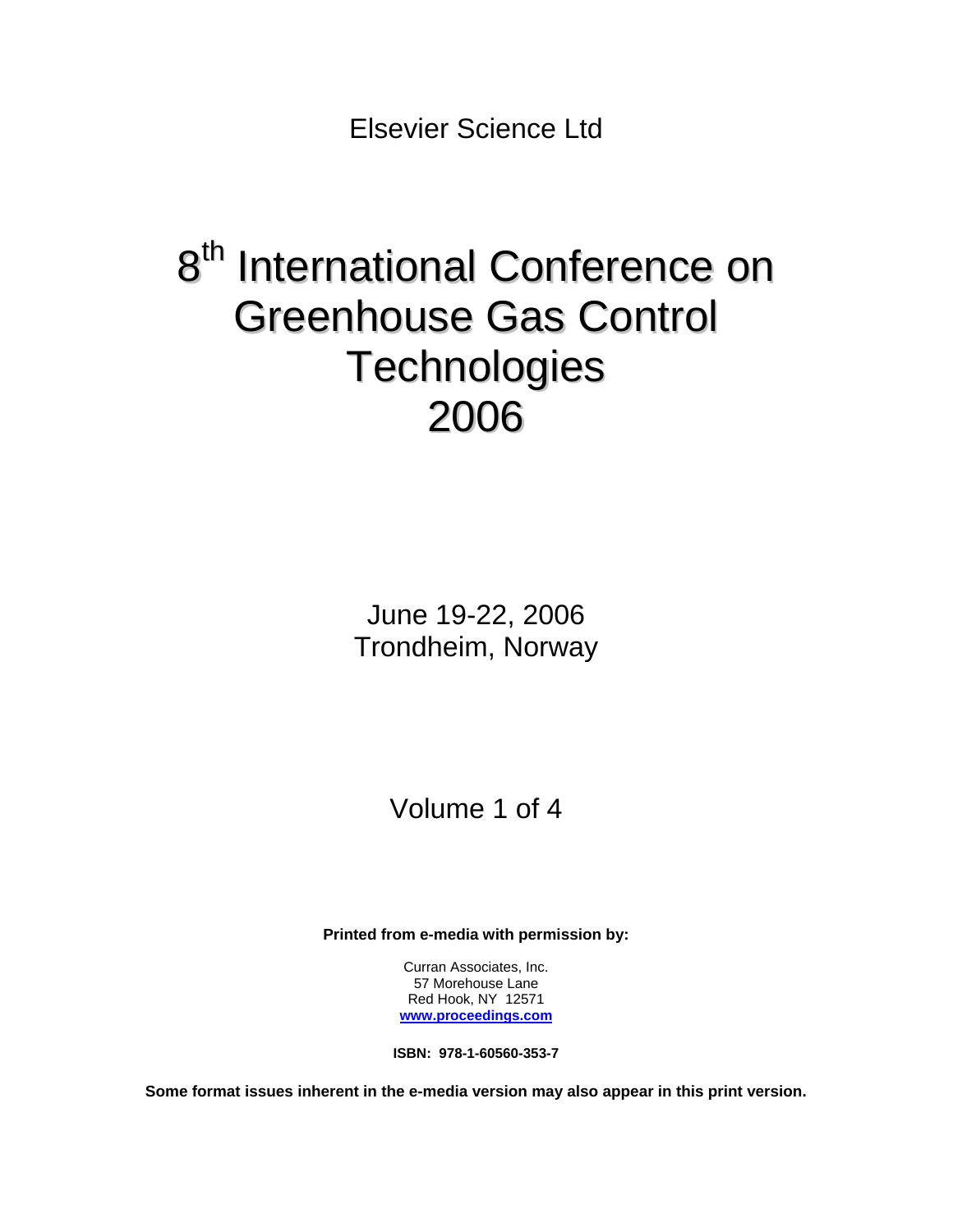#### **Copyright Statement**

#### **ELSEVIER Ltd. The Boulevard, Langford Lane Kidlington, Oxford OX5 1GB, UK**

#### **© 2006 Elsevier Ltd. All rights reserved.**

This CD-ROM was created with the help of InControl Productions, Inc. This work is protected under copyright by Elsevier Ltd, and the following terms and conditions apply to its use:

#### **Photocopying**

Single photocopies of single chapters may be made for personal use as allowed by national copyright laws. Permission of the Publisher and payment of a fee is required for all other photocopying, including multiple or systematic copying, copying for advertising or promotional purposes, resale, and all forms of document delivery. Special rates are available for educational institutions that wish to make photocopies for non-profit educational classroom use.

Permissions may be sought directly from Elsevier's Science & Technology Rights Department in Oxford, UK: phone: (+44) 1865 843830, fax: (+44) 1865 853333, e-mail: permissions@elsevier.com. You may also complete your request on-line via the Elsevier homepage (http://www.elsevier.com), by selecting 'Customer Support' and then 'Obtaining Permissions'.

In the USA, users may clear permissions and make payments through the Copyright Clearance Center, Inc., 222 Rosewood Drive, Danvers, MA 01923, USA; phone: (+1) (978) 7508400, fax: (+1) (978) 7504744, and in the UK through the Copyright Licensing Agency Rapid Clearance Service (CLARCS), 90 Tottenham Court Road, London W1P 0LP, UK; phone: (+44) 207 631 5555; fax: (+44) 207 631 5500. Other countries may have a local reprographic rights agency for payments.

#### **Derivative Works**

Tables of contents may be reproduced for internal circulation, but permission of Elsevier is required for external resale or distribution of such material. Permission of the Publisher is required for all other derivative works, including compilations and translations.

Electronic Storage or Usage Permission of the Publisher is required to store or use electronically any material contained in this work, including any chapter or part of a chapter.

Except as outlined above, no part of this work may be reproduced, stored in a retrieval system or transmitted in any form or by any means, electronic, mechanical, photocopying, recording or otherwise, without prior written permission of the Publisher.

Address permissions requests to: Elsevier's Science & Technology Rights Department, at the phone, fax and e-mail addresses noted above.

#### **Notice**

No responsibility is assumed by the Publisher for any injury and/or damage to persons or property as a matter of products liability, negligence or otherwise, or from any use or operation of any methods, products, instructions or ideas contained in the material herein. Because of rapid advances in the medical sciences, in particular, independent verification of diagnoses and drug dosages should be made.

#### **First edition 2006**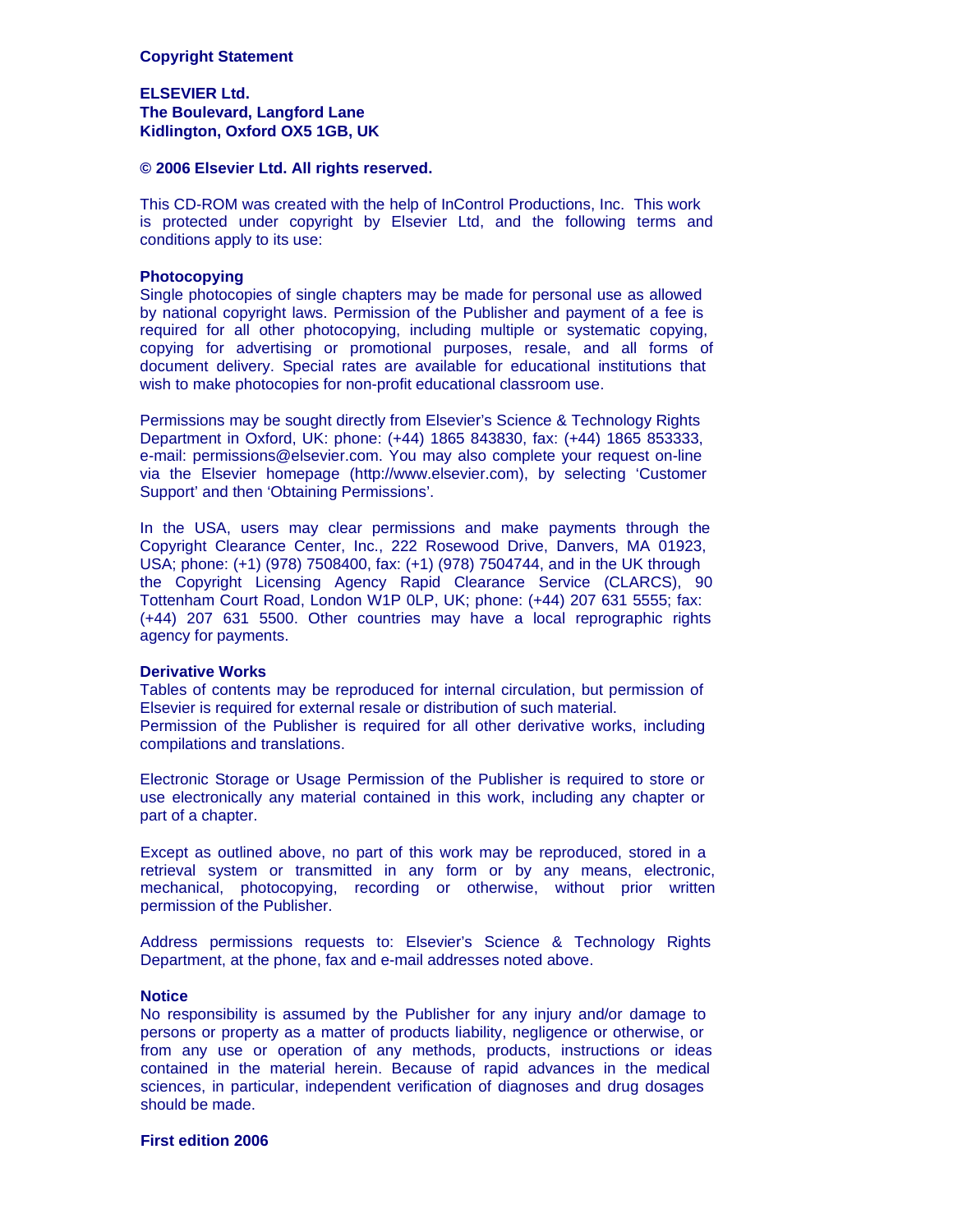#### Elsevier Science Ltd

## 8<sup>th</sup> International Conference on Greenhouse Gas Control Technologies 2006

# **TABLE OF CONTENTS**

### **Volume 1**

## **CAPTURE & TRANSPORT**

| Vince White, Rodney Allam, Edwin Miller                                                                                                                                                                                          |  |
|----------------------------------------------------------------------------------------------------------------------------------------------------------------------------------------------------------------------------------|--|
| Developments in Integrated Pollutant Removal for Low-Emission Oxy-Fuel<br>Danylo Oryshchyn, Thomas Ochs, Steve J. Gerdemann, Cathy Summers, Brian Patrick                                                                        |  |
| <b>Comparison of Several Pre-Combustion Decarbonisation Routes for Hydrogen</b><br>Paul D. Cobden, Hendricus Th. J. Reijers, Gerard D. Elzinga, Steven C. A. Kluiters, Jan<br>Wilco Dijkstra, Ruud W. van den Brink, Daan Jansen |  |
| Techno-Economic Study of CO <sub>2</sub> Capture from Natural Gas Based Hydrogen Plants 19<br>Cynthia Tarun, Eric Croiset, Peter Douglas, Murlidhar Gupta, Mohammad H. M. Chowdhury                                              |  |
| Test Results of CO <sub>2</sub> Capture by Anti-Sublimation Capture Efficiency and Energy<br>Mourad Younes, Denis Clodic, Alain Bill                                                                                             |  |
| <b>TRANSPORT AND CO2 QUALITY</b>                                                                                                                                                                                                 |  |
| Chris Hendriks, Ruut Brandsma, Ton Wildenborg, Ad Lokhorst, John Gale                                                                                                                                                            |  |
| Quantifying the Risks Associated with a CO <sub>2</sub> Sequestration Pipeline: A                                                                                                                                                |  |

| Robye Turner, Nicholas Hardy, Barry Hooper                                           |  |
|--------------------------------------------------------------------------------------|--|
| Audun Aspelund, Kristin Jordal                                                       |  |
| Construction of a CO <sub>2</sub> Pipeline Test Rig for R&D and Operator Training 51 |  |

## **TECHNOLOGY & COMPARISONS**

*Jostein Pettersen, Gelein de Koeijer, Armin Hafner* 

*Hanne M. Kvamsdal, Olav Bolland, Ola Maurstad, Kristin Jordal* 

| Coal-Fired Advanced Supercritical Boiler / Turbine Retrofit with CO <sub>2</sub> Capture  57<br>Ragi Panesar, Martin Lord, Stuart Simpson, Vince White, Jon Gibbins, Satish Reddy |  |
|-----------------------------------------------------------------------------------------------------------------------------------------------------------------------------------|--|
| John Davison, Rosa Maria Domenichini, Luca Mancuso                                                                                                                                |  |
| T. C. Drage, Ana Arenillas, K. Smith, C. E. Snape                                                                                                                                 |  |
| Jan Wilco Dijkstra, Jan van der Marel, F. P. J. M. Kerkhof, Bob van der Zwaan, Marcel<br>Weeda, Daniel Jansen, Mike Haines                                                        |  |
|                                                                                                                                                                                   |  |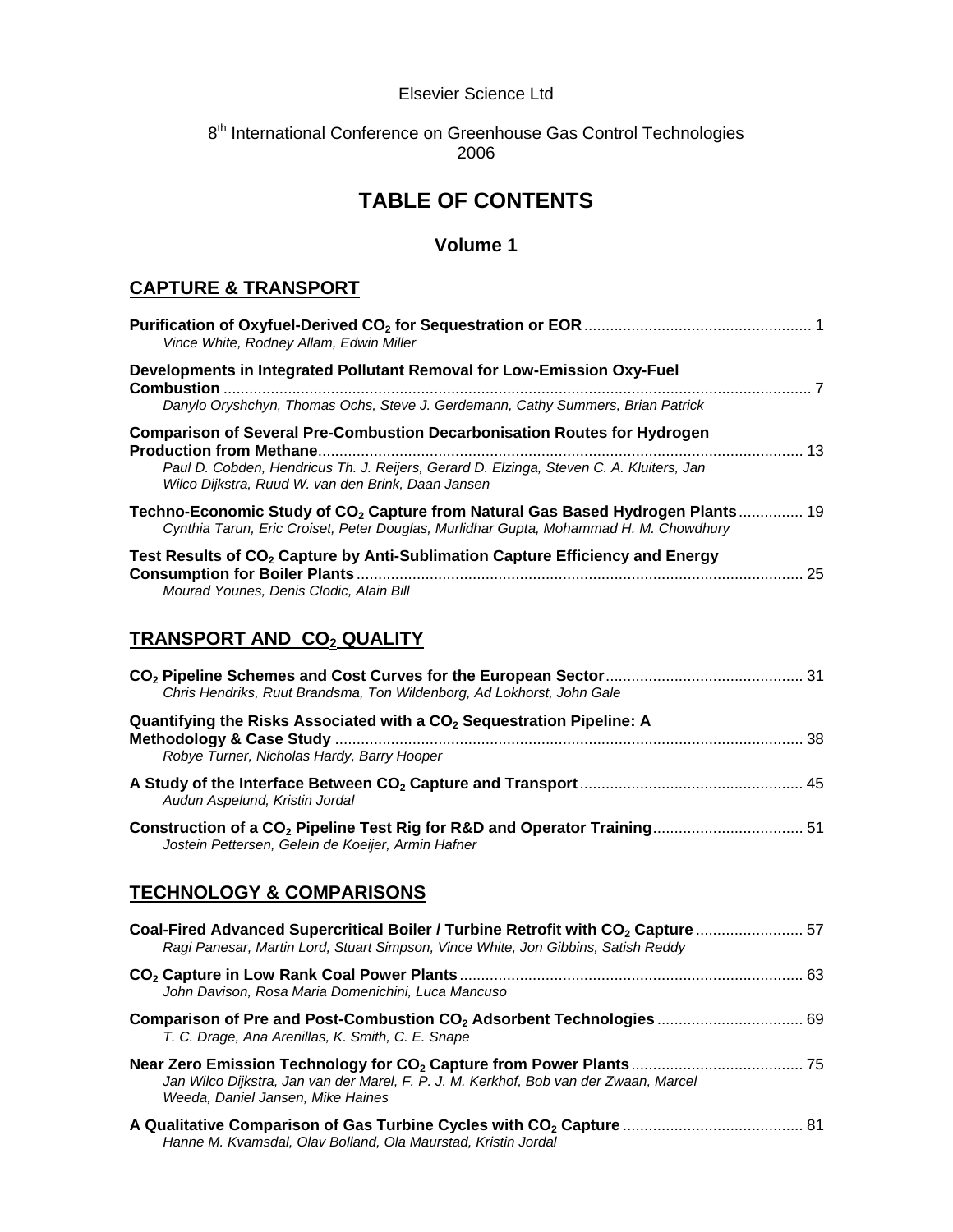# **TECHNO-ECONOMIC STUDIES**

| Technological and Economic Comparison of CO <sub>2</sub> Capture Technologies<br>Ad Peeters, André Faaij, Wim Turkenburg                                                                                                      |  |
|-------------------------------------------------------------------------------------------------------------------------------------------------------------------------------------------------------------------------------|--|
| Hannah Chalmers, Chee Chen, Mathieu Lucquiaud, Jon Gibbins, Goran Strbac                                                                                                                                                      |  |
| Capture Ready Fossil Fuel Plants: Definitions, Technology Options and Economics  99<br>Jon Gibbins, Mathieu Lucquiaud, Jia Li, Martin Lord, Xi Liang, David Reiner, Shaozeng Sun                                              |  |
| Re-Evaluation of Post-Combustion CO <sub>2</sub> Capture from Pulverized Coal Plants  105<br>John Wheeldon, George Booras, Neville Holt                                                                                       |  |
| The Technical and Economical Analysis of CO <sub>2</sub> Capture Based on an<br>Mohammad R. M. Abu-Zahra, John P. M. Niederer, Paul H. M. Feron, Geert F. Versteeg                                                            |  |
| Cost, Energy Consumption and Performance of CO <sub>2</sub> Capture Process Using<br>Adisorn Aroonwilas, Amornvadee Veawab                                                                                                    |  |
| Optimization and Detailed Cost Estimation of a Post-Combustion Plant for CO <sub>2</sub><br>Thor Mejdell, Karl Anders Hoff, Stathis Skouras, Kristin G. Lauritsen, Hanne M. Kvamsdal,<br>Gelein de Koeijer, Morten Rønnekleiv |  |
| CO <sub>2</sub> Capture from Gas Power Plants - Just Catch™ Potential Cost Reductions 128<br>Knut Sanden, Tord P. Ursin, Anne-Helene Haaland, Hans Aksel Haugen                                                               |  |
| Matthias Finkenrath, Johannes Eckstein, Stephanie Hoffmann, Michael Bartlett, Andrei<br>Colibaba-Evulet, Michael J. Bowman, Arne Lynghjem, Jon Jakobsen, Tord P. Ursin                                                        |  |
| <b>ABSORPTION</b>                                                                                                                                                                                                             |  |

| CASTOR 1 t/h CO <sub>2</sub> Absorption Pilot Plant at the Elsam Kraft A/S Esbjerg Power<br>Jacob Nygaard Knudsen, Poul-Jacob Vilhelmsen, Ole Biede, Jørgen Nørklit Jensen                                                         |  |
|------------------------------------------------------------------------------------------------------------------------------------------------------------------------------------------------------------------------------------|--|
| Ross E. Dugas, Gary T. Rochelle, Frank Seibert                                                                                                                                                                                     |  |
| Babatunde A. Oyenekan, Gary T. Rochelle                                                                                                                                                                                            |  |
| Liquid Distribution and Liquid Hold-Up in High Capacity Structured Packing 157<br>Pascal Alix, Ludovic Raynal                                                                                                                      |  |
| <b>Experimental Validation of a Model for Simulating the Desorber and Connected</b><br>Unit Operations for a CO <sub>2</sub> Post-Combustion Capture Pilot Plant Using<br>F. Andrew Tobiesen, Olav Juliussen, Hallvard F. Svendsen |  |
| <b>CASTOR Study on Technological Requirements for Flue Gas Clean-Up Prior to</b><br>Alain Féraud, Luca Marocco, Tony Howard                                                                                                        |  |
| A Novel Process Integration, Optimization and Design Approach for Large-Scale                                                                                                                                                      |  |

*Kourosh E. Zanganeh, Ahmed Shafeen*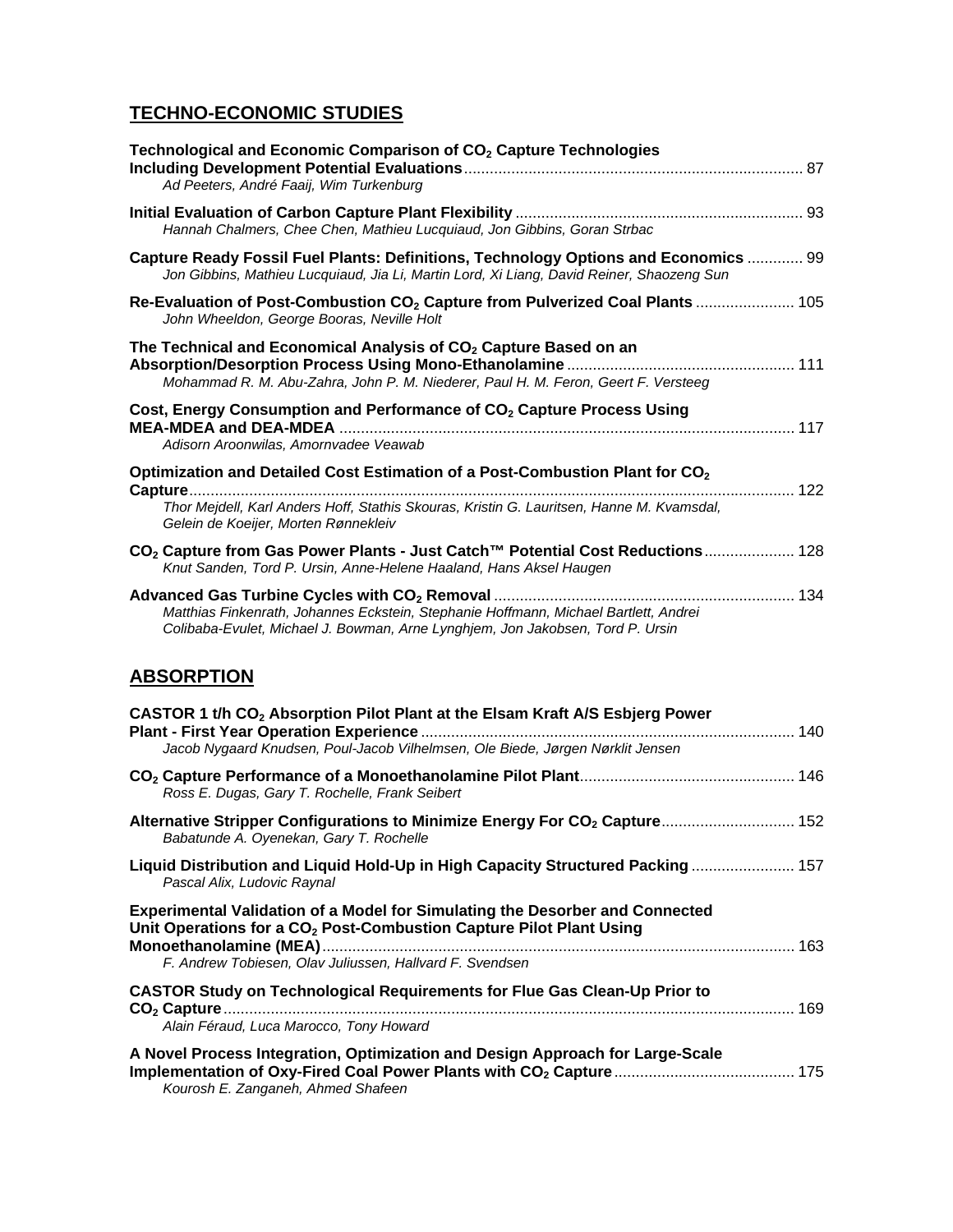| Simulation and Optimization of a Coal-Fired Power Plant with Integrated CO <sub>2</sub>                                                                                                                                  |     |
|--------------------------------------------------------------------------------------------------------------------------------------------------------------------------------------------------------------------------|-----|
| Colin Alie, Peter Douglas, Eric Croiset                                                                                                                                                                                  |     |
| Integration of CO <sub>2</sub> Capture Unit Using Single- and Blended-Amines Into Supercritical<br>Coal-Fired Power Plants: Implications for Emission and Energy Management 187<br>Adisorn Aroonwilas, Amornyadee Veawab |     |
| Eirik F. da Silva, Hallvard F. Svendsen                                                                                                                                                                                  |     |
| Structure and Activity Relationships for Amine Based CO <sub>2</sub> Absorbents  199<br>Prachi Singh, John P. M. Niederer, Geert F. Versteeg                                                                             |     |
| Shinkichi Shimizu, Masami Onoda, Kazuya Goto, Koichi Yamada, Tomio Mimura                                                                                                                                                |     |
| Andrew Sexton, Gary T. Rochelle                                                                                                                                                                                          |     |
| Thermodynamics of Carbon Dioxide in Aqueous Piperazine/Potassium Carbonate<br>Marcus D. Hilliard, Inna Kim, Gary T. Rochelle, Hallvard F. Svendsen, Karl Anders Hoff                                                     |     |
| Yasuyuki Yagi, Tomio Mimura, Takahito Yonekawa, Ryuji Yoshiyama                                                                                                                                                          |     |
| Jacco van Holst, Patricia. P. Politiek, John P. M. Niederer, Geert F. Versteeg                                                                                                                                           |     |
| Karl Anders Hoff, Thor Mejdell, Olav Juliussen, Eli Børresen, Kristin G. Lauritsen, Helge T.<br>Semb, Hallvard F. Svendsen                                                                                               |     |
| René van Gijlswijk, Paul H. M. Feron, John Davison                                                                                                                                                                       |     |
| <b>COMBUSTION</b>                                                                                                                                                                                                        |     |
| Development of Pre-Combustion Decarbonization Technologies for Zero-CO <sub>2</sub><br>Werner Renzenbrink, Karl-Josef Wolf, Frank Hannemann, Gerhard Zimmermann, Erik Wolf                                               |     |
| Development of a Gas Turbine Burner for the Lean-Premixed Combustion of H <sub>2</sub> -Rich<br><b>Richard Carroni</b>                                                                                                   | 253 |
| <b>Experimental and Numerical Investigation of NOx Emission Characteristics of</b><br>Jochen Ströhle, Jørgen Hals, Morten Seljeskog, Mario Ditaranto, Øyvind Langørgen, Jon<br>Jakobsen, Morten Rønnekleiv               |     |
| <b>Combustion and Flame Characteristics of Oxy-Fuel Combustion - Experimental</b>                                                                                                                                        |     |

**Activities within the ENCAP Project** ............................................................................................. 265 *Klas Andersson, Patrick Mönckert, Jörg Maier, Günter Scheffknecht, Filip Johnsson* 

# **CHEMICAL LOOPING COMBUSTION**

| Applicability Limits of Cu-, Fe-, and Ni-Based Oxygen Carriers in Chemical-                                                                  | - 271 |
|----------------------------------------------------------------------------------------------------------------------------------------------|-------|
| Alberto Abad, Francisco García-Labiano, Juan Adánez, Luis F. de Diego, Pilar Gayán,<br>Javier Celava                                         |       |
| CO <sub>2</sub> Capture using Chemical Looping Combustion for Gas Turbine Application  277<br>Didier Pavone, Matthieu Rolland, Etienne Lebas |       |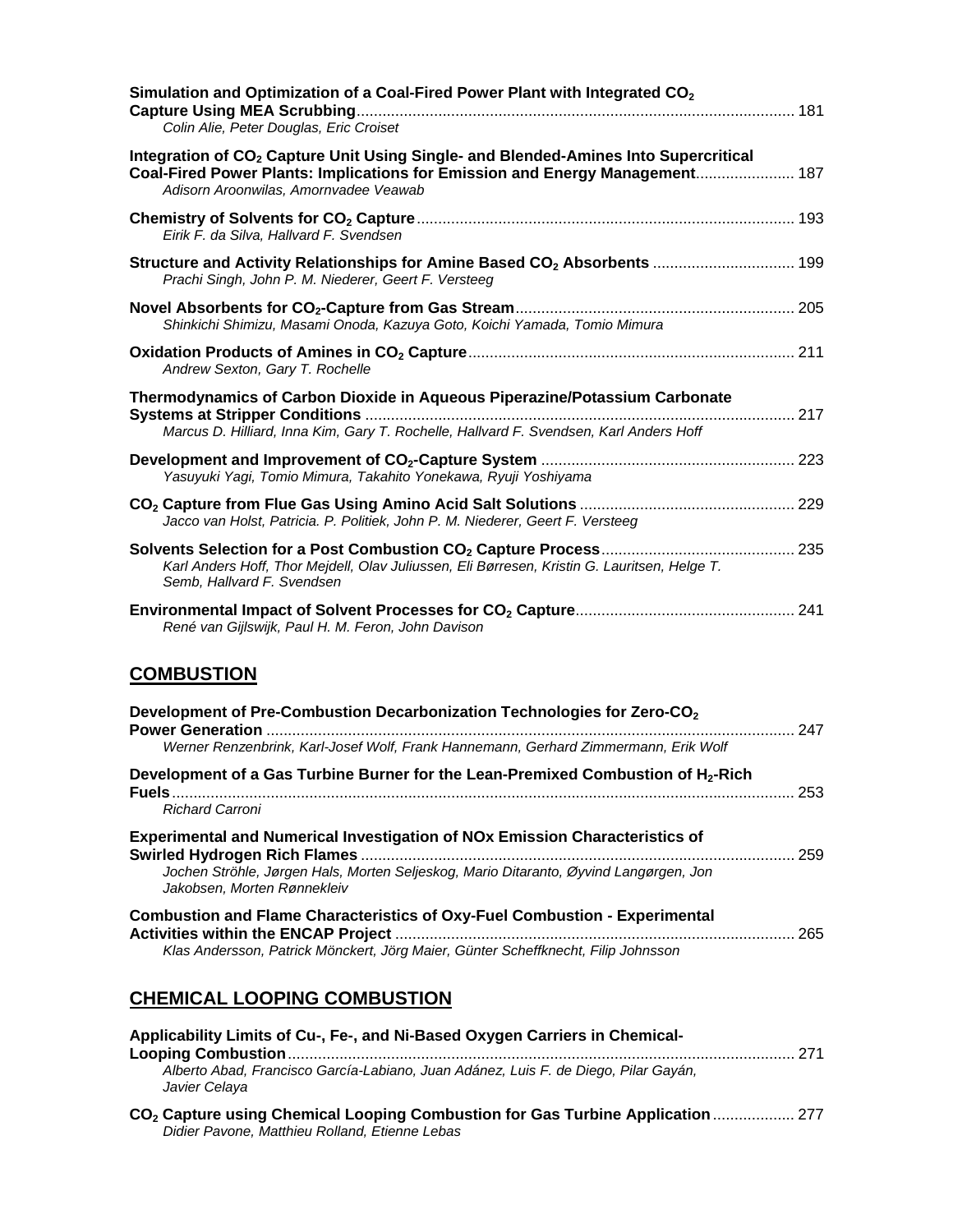| Multi-Stage Chemical Looping Combustion for Combined Cycles with CO <sub>2</sub> Capture  283<br>Rehan Nagvi, Olav Bolland                                                                                                                                                                                                                    |  |
|-----------------------------------------------------------------------------------------------------------------------------------------------------------------------------------------------------------------------------------------------------------------------------------------------------------------------------------------------|--|
| CO <sub>2</sub> Capture from Coal Combustion Using Chemical-Looping Combustion  289<br>Tobias Mattisson, Francisco García-Labiano, Bernhard Kronberger, Anders Lyngfelt, Juan<br>Adánez, Hermann Hofbauer                                                                                                                                     |  |
| Production of H <sub>2</sub> and Synthesis Gas by Chemical-Looping Reforming 295<br>Magnus Rydén, Anders Lyngfelt, Tobias Mattisson                                                                                                                                                                                                           |  |
| <b>OXYFUELS</b>                                                                                                                                                                                                                                                                                                                               |  |
| Oxy-Coal Combustion for Power Generation Industry: Review of the Past 20<br>Stanley Santos, John Davison                                                                                                                                                                                                                                      |  |
| Oxy-Combustion Process for CO <sub>2</sub> Capture from Coal Fired Power Plants: An<br>Overview of Techno-Economic Study and Engineering Feasibility Analysis  307<br>Rajani K. Varagani, Fabienne Châtel-Pélage, Florian Gautier, Pavol Pranda, Denny<br>McDonald, Doug Devault, Hamid Farzan, Ronald L. Schoff, Jared Ciferno, Arun C. Bose |  |
| Oxyfuel Technology for CO <sub>2</sub> Capture from Advanced Supercritical Pulverised                                                                                                                                                                                                                                                         |  |
| Gnanapandithan Sekkappan, Peter J. Melling, Marie Anheden, Göran Lindgren, Frank<br>Kluger, Ivan Sanchez Molinero, Claus Maggauer, Aggelos Doukelis                                                                                                                                                                                           |  |
| Lars Strömberg, Göran Lindgren, Marie Anheden, Nicklas Simonsson, Moritz Köpcke                                                                                                                                                                                                                                                               |  |
| <b>SOLID ABSORBENTS</b>                                                                                                                                                                                                                                                                                                                       |  |
| Alan Chaffee, Gregory Knowles, Zhijian Liang, Seamus Delaney, Jeremy Graham, Jun<br>Zhang, Penny Xiao, Paul Webley                                                                                                                                                                                                                            |  |
| Design, Preparation and Applications of CO <sub>2</sub> Acceptors in Power Generation with                                                                                                                                                                                                                                                    |  |
| Esther Ochoa-Fernández, Geir Haugen, Hans Kristian Rusten, Tiejun Zhao, Magnus<br>Rønning, Hugo Atle Jakobsen, Ingrid Aartun, Børre Børresen, Erling Rytter, Morten<br>Rønnekleiv, De Chen                                                                                                                                                    |  |
|                                                                                                                                                                                                                                                                                                                                               |  |
| Bjørnar Arstad, Helmer Fjellvåg, Kjell Ove Kongshaug, Ole Swang, Richard Blom                                                                                                                                                                                                                                                                 |  |
| A New Electrical Swing Adsorption Process For Post-Combustion CO <sub>2</sub> Capture 345<br>Nabil Ettlili, Samuel Bertelle, Denis Roizard, Cécile Vallières, Georges Grévillot                                                                                                                                                               |  |
| Continuous Operation of the Dry Sorbent CO <sub>2</sub> Capture Process with Two                                                                                                                                                                                                                                                              |  |
| Chang-Keun Yi, Sung-Ho Jo, Y. W. Seo, Joong Beom Lee, Chong Kul Ryu                                                                                                                                                                                                                                                                           |  |
| <b>MEMBRANE TECHNOLOGY</b>                                                                                                                                                                                                                                                                                                                    |  |
| Michael C. Trachtenberg, Lihong Bao, David A. Smith, Remy Dumortier                                                                                                                                                                                                                                                                           |  |
| <b>Membrane Processes for Post-Combustion Carbon Dioxide Capture: A</b>                                                                                                                                                                                                                                                                       |  |
| Roda Bounaceur, Nancy Lape, Denis Roizard, Cécile Vallières, Eric Favre, Georges<br>Grévillot                                                                                                                                                                                                                                                 |  |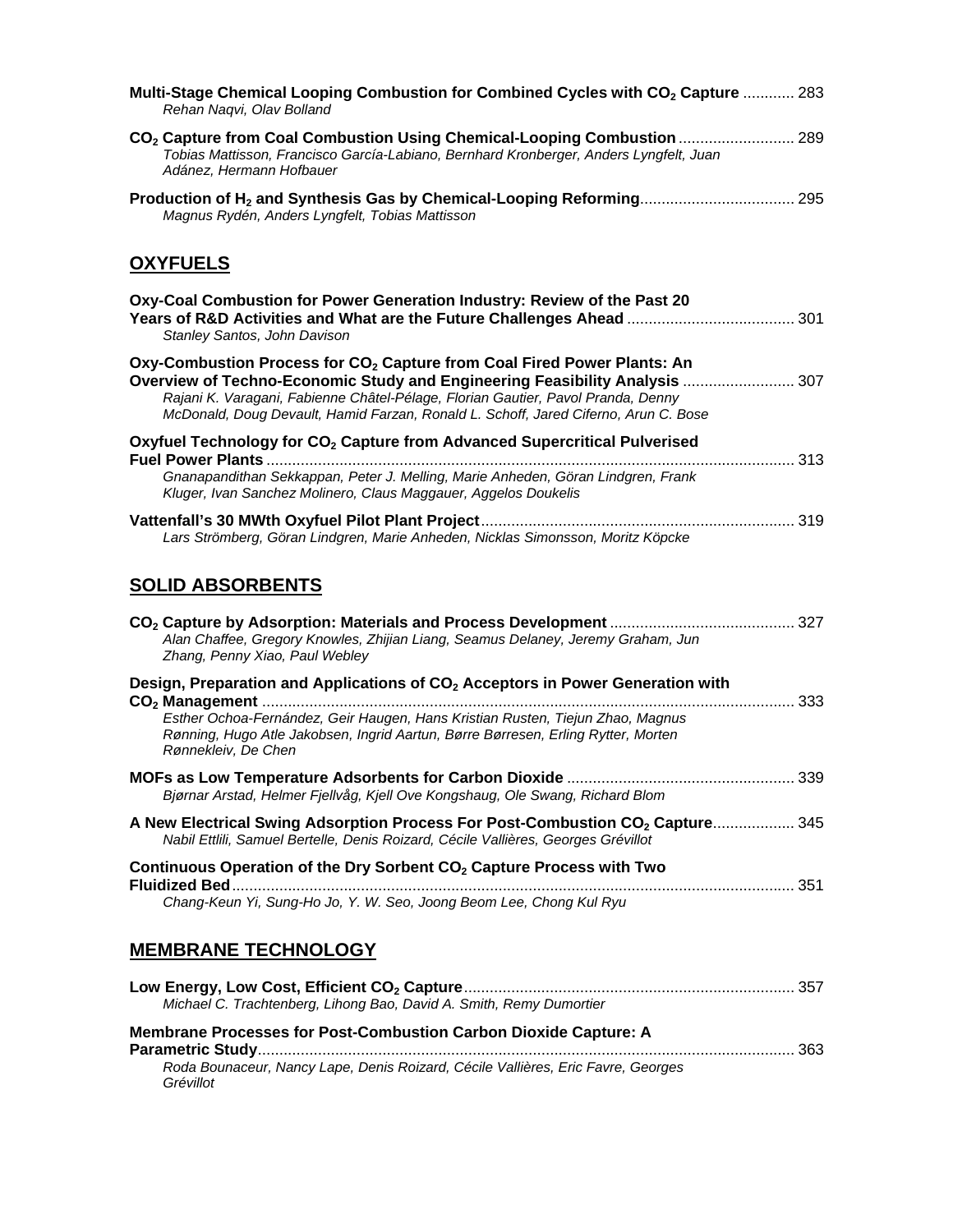| CO <sub>2</sub> Capture from Fossil-Fuelled Power Plants Using Facilitated Transport<br>David Grainger, Arne Lindbråthen, May-Britt Hägg                                                                                                         |  |
|--------------------------------------------------------------------------------------------------------------------------------------------------------------------------------------------------------------------------------------------------|--|
| Molecular Gate Functionalized Dendrimer Membrane for CO <sub>2</sub> Capture  375<br>Shingo Kazama, Teruhiko Kai, Takayuki Kouketsu, Shuhong Duan, Hiroyuki Oku, Firoz A.<br>Chowdhury, Koichi Yamada                                            |  |
| Roger D. Aines, William L. Bourcier, Mackenzie R. Johnson                                                                                                                                                                                        |  |
| Stein Julsrud, Bent Vigeland, Tyke Naas, Michael Budd, Hans Leistner                                                                                                                                                                             |  |
| Optimization of a Membrane Process for $CO2$ Capture in the Steelmaking Industry  391<br>Jon Arvid Lie, Terje Vassbotn, May-Britt Hägg, David Grainger, Taek-Joong Kim, Thor<br>Mejdell                                                          |  |
| Membrane Gas Absorption Using a Chemically Modified Polypropylene Membrane 397<br>Julianna Franco, Jilska Perera, Geoff Stevens, Sandra Kentish                                                                                                  |  |
| Membrane Contactors with Enhanced Mixing Geometry - Characterization,<br>Karl Anders Hoff, Fredrik Bjerve, Thor Mejdell, Vishwas Dindore, Olav Juliussen, Hallvard F.<br>Svendsen                                                                |  |
| <b>REFORMING &amp; MEMBRANE REACTORS</b>                                                                                                                                                                                                         |  |
| Paolo Chiesa, Giampaolo Manzolini, Federico Vigano, Paolo Savoldelli, Pietro Pinacci, Luigi<br>Mazzocchi                                                                                                                                         |  |
|                                                                                                                                                                                                                                                  |  |
| Electricity Production with Low CO <sub>2</sub> -Emissions through Pre-Combustion<br>Giampaolo Manzolini, Ennio Macchi, Jan Wilco Dijkstra, Daniel Jansen                                                                                        |  |
| Development of a Hydrogen Membrane Reactor for Power Production with Pre-                                                                                                                                                                        |  |
| Jan Wilco Dijkstra, Yvonne C. van Delft, Daniel Jansen, Paul P. A. C. Pex<br>Development of a Hydrogen Membrane for the HMR Process Concept 427<br>Bent Vigeland, Knut Aasen                                                                     |  |
| The ZECOMIX Experimental Facility for Hydrogen and Power Generation from Coal 433<br>A. Calabrò, P. Deiana, P. Fiorini, S. Stendardo, G. Girardi                                                                                                 |  |
| Sorption-Enhanced Hydrogen Production for Pre-Combustion CO <sub>2</sub> Capture  439<br>Ruud W. van den Brink, Paul D. Cobden, Paul van Beurden, Jurriaan Boon, Hendricus J. Reijers,<br>Steven C. A. Kluiters, Jan Wilco Dijkstra, Daan Jansen |  |
| P. van Beurden, H. A. J. van Dijk, Yvonne C. van Delft, Jan Wilco Dijkstra, Ruud W. van den Brink,<br>Paul P. A. C. Pex, Daan Jansen                                                                                                             |  |
| Modeling and Simulation of Sorption Enhanced Hydrogen Production 451<br>Hans Kristian Rusten, Esther Ochoa-Fernández, De Chen, Haavard Lindborg, Hugo Atle Jakobsen                                                                              |  |
| Natural Gas Fired Power Plant Concept with Oxygen Transfer Membrane Reactor and $H_2$<br>Gelein de Koeijer, Marius Gjerset, Siv Aasland, Henrik Kobro, Børge Rygh Sivertsen, Erling Rytter                                                       |  |

| Kurt Z. House, Daniel P. Schrag, Charles F. Harvey, Klaus S. Lackner |  |
|----------------------------------------------------------------------|--|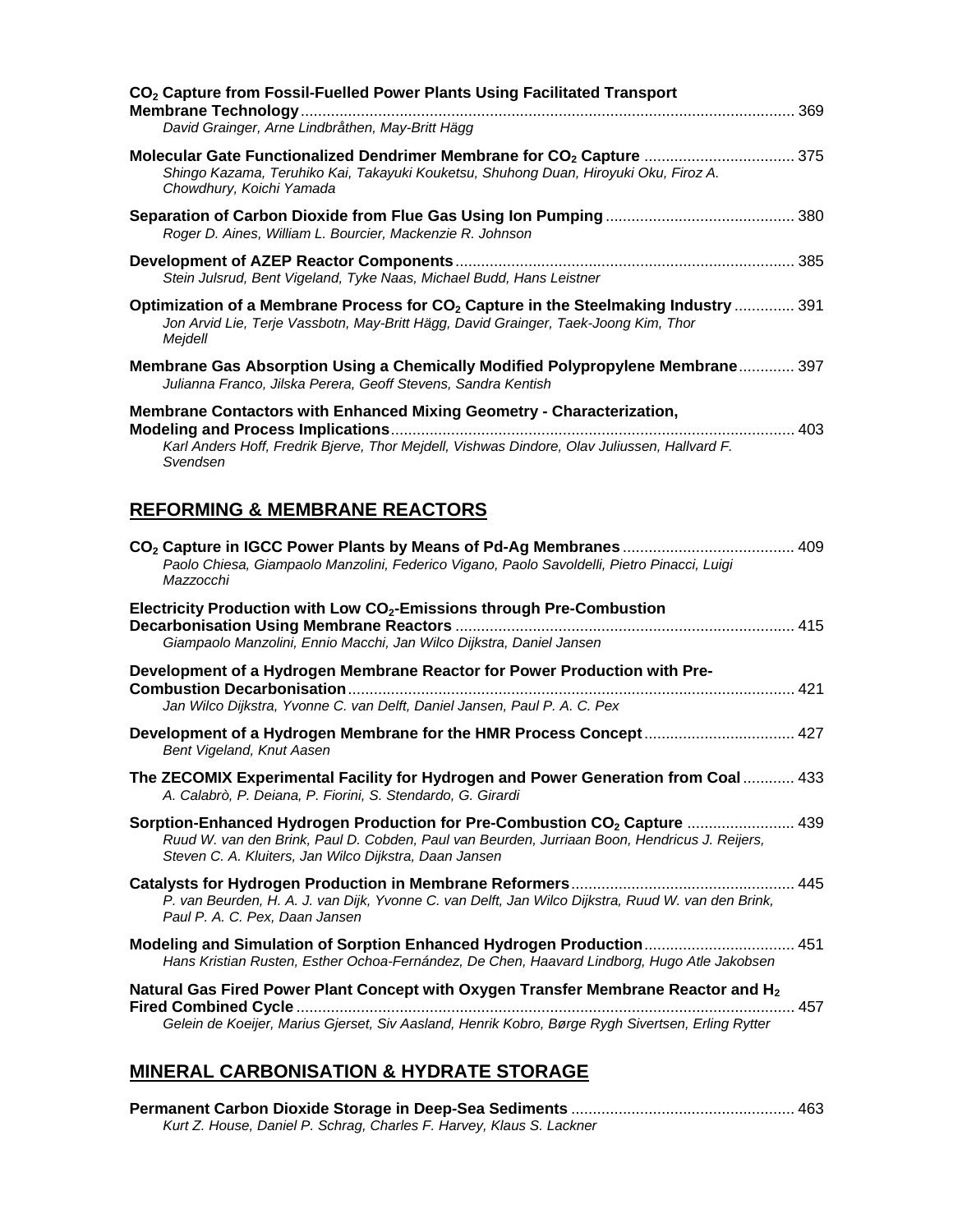| Kinetics of Reformation from CH4 Hydrate to CO <sub>2</sub> Hydrate and Implications for<br>Bjørn Kvamme, A. Graue                                                                                                                                                                                            |  |
|---------------------------------------------------------------------------------------------------------------------------------------------------------------------------------------------------------------------------------------------------------------------------------------------------------------|--|
| Ikuo Okamoto, Yukihiro Mizuochi, Atsushi Ninomiya, Takayuki Kato, Tatsuya Yajima,<br>Takashi Ohsumi                                                                                                                                                                                                           |  |
| Mineral Carbonation: Kinetic Study of Olivine Dissolution and Carbonate<br>Markus Hänchen, Valentina Prigiobbe, Giuseppe Storti, Marco Mazzotti                                                                                                                                                               |  |
| <b>CHEMICAL ASPECTS</b>                                                                                                                                                                                                                                                                                       |  |
| An Integrated Petrological and Geochemical Approach to Predicting Long Term<br>Max Watson, Dirk Kirste                                                                                                                                                                                                        |  |
| Saeko Mito, Ziqiu Xue, Takashi Ohsumi                                                                                                                                                                                                                                                                         |  |
| Modeling Brine Evaporation and Hailite Precipitation Driven by CO <sub>2</sub> Injection in                                                                                                                                                                                                                   |  |
| Thomas Giorgis, Michele Carpita, Alfredo Battistelli, Daniele Marzorati                                                                                                                                                                                                                                       |  |
| Basaltic Rocks and Their Potential to Permanently Sequester Industrial Carbon<br>Juerg M. Matter, Nelly Assayag, David Goldberg                                                                                                                                                                               |  |
| Long-Timescale Interaction of CO <sub>2</sub> Storage with Reservoir and Seal: Miller and<br>Stuart Haszeldine, Jiemin Lu, Mark Wilkinson, Gordon Macleod                                                                                                                                                     |  |
| Using Carbon Isotope Ratios and Chemical Data to Trace the Fate of Injected CO <sub>2</sub><br>in a Hydrocarbon Reservoir at the IEA Weyburn Greenhouse Gas Monitoring and<br>Mark Raistrick, Maurice Shevalier, Bernhard Mayer, Kyle Durocher, Rene Perez, lan<br>Hutcheon, Ernie Perkins, William D. Gunter |  |
| <b>MECHANISMS</b>                                                                                                                                                                                                                                                                                             |  |
| <b>Coupling of Geochemical Reactions and Convective Mixing in the Long-Term</b><br>Jonathan Ennis-King, Lincoln Paterson                                                                                                                                                                                      |  |
| S. Taku Ide, Kristian Jessen, Franklin M. Orr Jr.                                                                                                                                                                                                                                                             |  |
| Using Stratigraphic Heterogeneity to Improve Containment and Capacity in the<br>Catherine M. Gibson-Poole, Lotte Svendsen, Jonathan Ennis-King, Maxwell N. Watson,<br>Richard F. Daniel, Andy Rigg                                                                                                            |  |
| The Feasibility of Sequestering CO <sub>2</sub> in Geothermal Systems: A Theoretical Evaluation  539<br>Richard Metcalfe, Akira Ueda, Koichi Kato, Takashi Ohsumi, Tatsuya Yajima, Hisatoshi Ito,<br>Hideshi Kaieda, Hiroyasu Takase, David Savage, Steven Benbow                                             |  |
| Carlos Chalbaud, Michel Robin, Patrick Egermann                                                                                                                                                                                                                                                               |  |
| Idar Akervoll, Peter Zweigel, Erik Lindeberg                                                                                                                                                                                                                                                                  |  |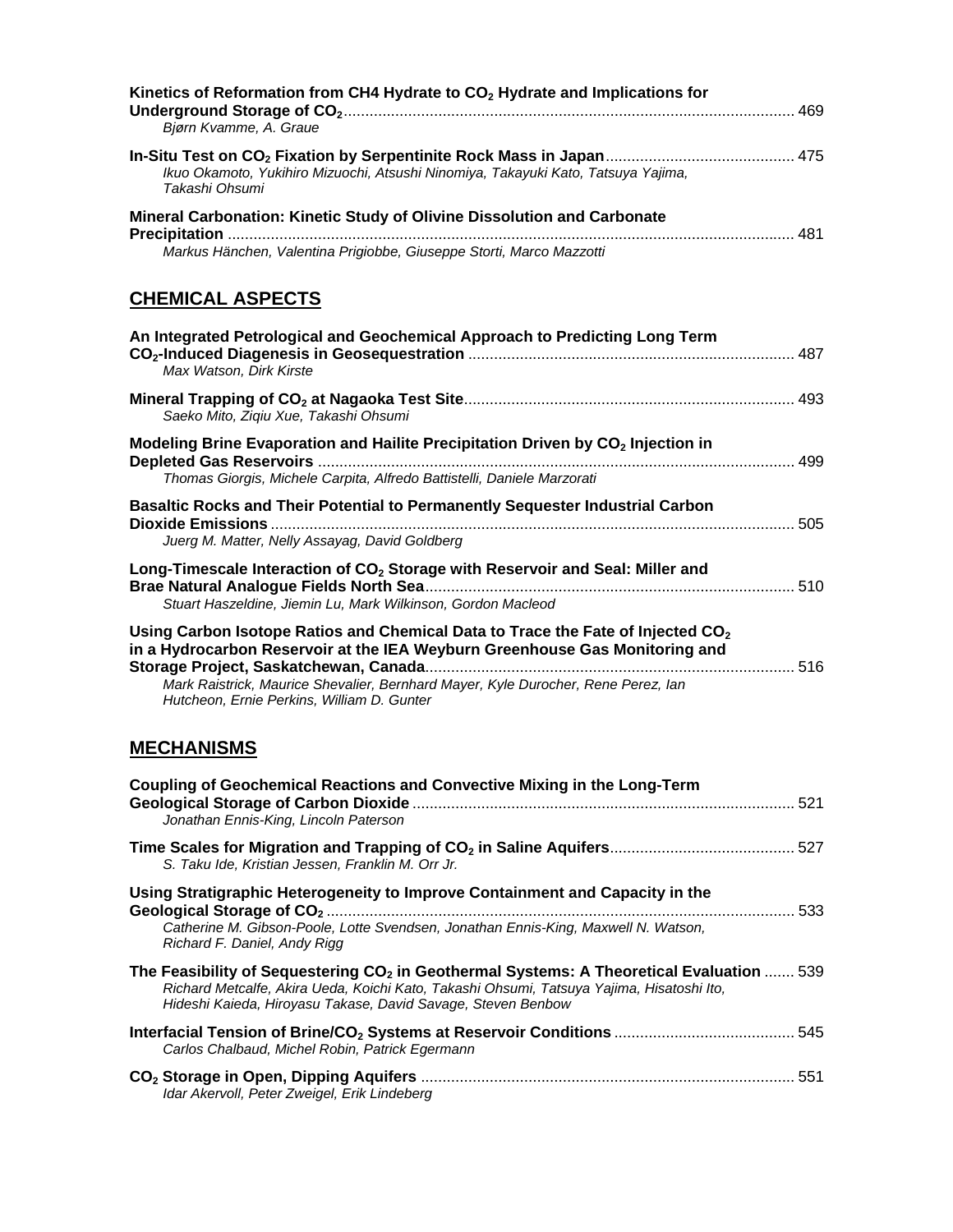| Reservoir Performance of Disposed Carbon Dioxide in Saline Formations: Impact<br>Matthew Flett, Randal Gurton, Geoff Weir                                                                                                                                                                                        |  |
|------------------------------------------------------------------------------------------------------------------------------------------------------------------------------------------------------------------------------------------------------------------------------------------------------------------|--|
|                                                                                                                                                                                                                                                                                                                  |  |
| Tetsuya Suekane, Asuka Mizumoto, Tomohisa Nobuso, Mitsuyuki Yamazaki, Shoji<br>Tsushima, Shuichiro Hirai                                                                                                                                                                                                         |  |
| Yann Le Gallo, Laurent Trenty, Anthony Michel, Sandrine Vidal-Gilbert, Teddy Parra,<br>Laurent Jeannin                                                                                                                                                                                                           |  |
| Assessing and Expanding CO <sub>2</sub> Storage Capacity In Depleted and Near-Depleted<br>Vello A. Kuuskraa, George J. Koperna                                                                                                                                                                                   |  |
| <b>REGIONAL ASSESSMENTS</b>                                                                                                                                                                                                                                                                                      |  |
| CO <sub>2</sub> Storage Capacity Estimation: Issues and Development of Standards 581                                                                                                                                                                                                                             |  |
| John Bradshaw, Stefan Bachu, Didier Bonijoly, Robert Burruss, Sam Holloway, Niels Peter<br>Christensen, Odd Magne Mathiassen                                                                                                                                                                                     |  |
| The Potential of CO <sub>2</sub> Capture and Storage of Worldwide Electricity Related<br>Georgia Plouchart, Aude Fradet, Anne Prieur                                                                                                                                                                             |  |
| Assessing the CO <sub>2</sub> Storage Prospectivity of Developing Economies in APEC -                                                                                                                                                                                                                            |  |
| Applying Methodologies Developed in GEODISC to Selected Sedimentary Basins<br>Ian Newlands, Robert P. Langford, Rick Causebrook                                                                                                                                                                                  |  |
| Ajay K. Singh, Vinod A. Mendhe, Amit Garg                                                                                                                                                                                                                                                                        |  |
| Timing of Reservoir Availability and Impacts on CO <sub>2</sub> Storage in the Alberta Basin,<br>Robert Dahowski, Stefan Bachu                                                                                                                                                                                   |  |
| CO <sub>2</sub> Storage Potential in the North-West Federal District of Russian Federation  626<br>Alexei Cherepovitsyn, Alexander Ilinsky                                                                                                                                                                       |  |
| Reservoir Simulation and GIS Modeling as Tools for Defining Geological Sequestration<br>Storage Capacity: An Approach Toward More Specific Assessments, Illinois Basin, USA 631<br>Scott M. Frailey, Sarah Rittenhouse, Rex Knepp, Andrew Anderson, Hannes Leetaru, Chris<br>Korose, John Rupp, Robert J. Finley |  |
| Understanding the Geologic Storage Potential in the Midwestern USA through<br>Neeraj Gupta, David Ball, Philip Jagucki, James Dooley, Joel R. Sminchak, Larry Wickstrom                                                                                                                                          |  |
| Estimates of CO <sub>2</sub> Storage Capacity in Saline Aquifers and Oil Fields of the PCOR                                                                                                                                                                                                                      |  |
| Steven A. Smith, James A. Sorensen, David W. Fischer, Erin M. O'Leary, Wesley D. Peck,                                                                                                                                                                                                                           |  |
| Edward N. Steadman, John A. Harju                                                                                                                                                                                                                                                                                |  |
| <b>FIELD CASES</b>                                                                                                                                                                                                                                                                                               |  |
| Susan D. Hovorka                                                                                                                                                                                                                                                                                                 |  |
| insting late on Onehous Aquifonia November, Jones and its Cinculation                                                                                                                                                                                                                                            |  |

**Pilot CO2 Injection Into an Onshore Aquifer in Nagaoka, Japan and its Simulation Study** ................................................................................................................................................ 655 *Daiji Tanase, Hiroshi Ohkuma, Nozomu Inoue, Yuko Kawata, Takashi Ohsumi*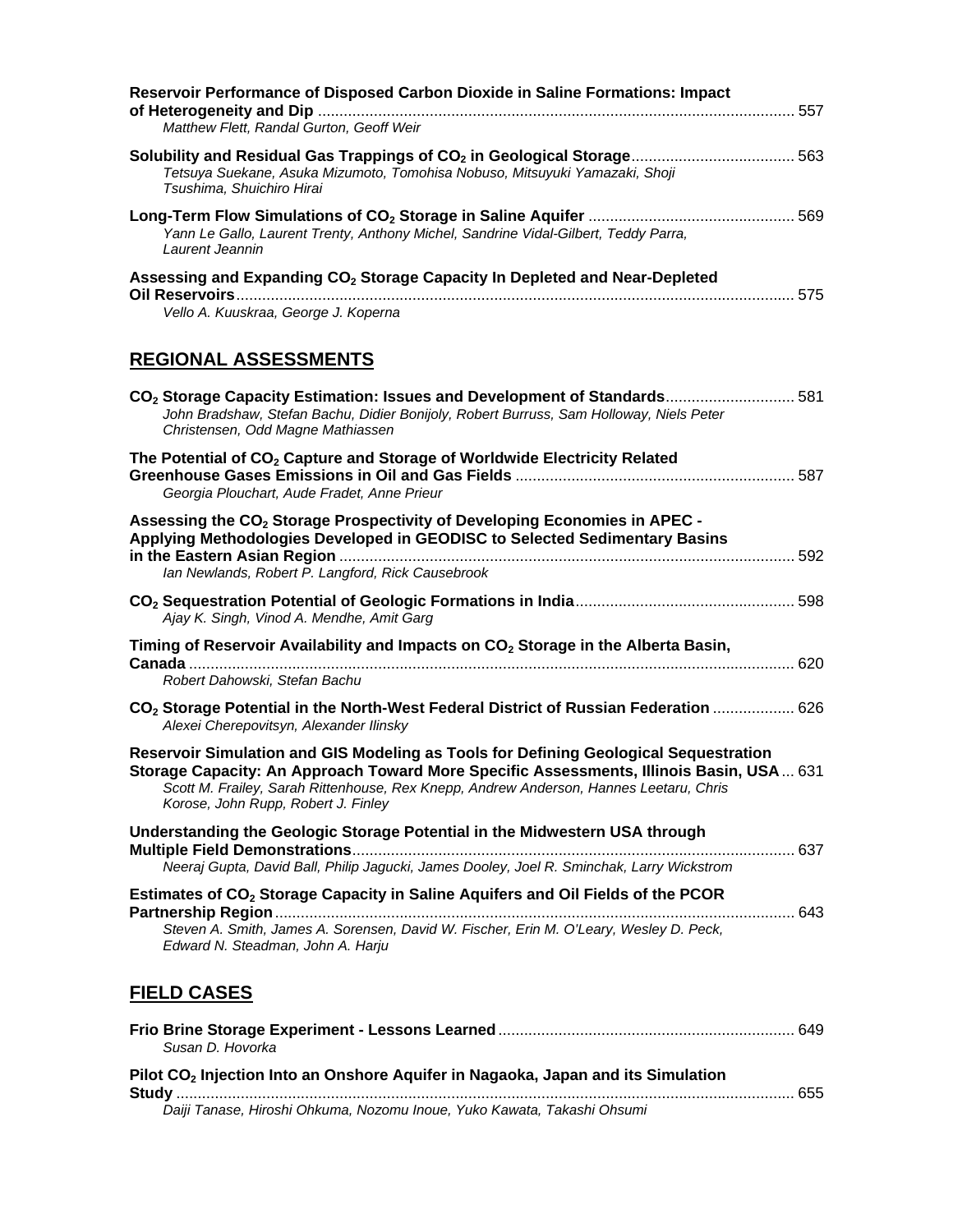| Modeling and Analysis of the Pressure Response in the CO <sub>2</sub> Injection Experiment                                                                                                |     |
|-------------------------------------------------------------------------------------------------------------------------------------------------------------------------------------------|-----|
| Stephen White, Zigiu Xue, Tatuysa Sato, Young Hong                                                                                                                                        |     |
| Sequestration of CO <sub>2</sub> In a Depleted Sandstone Oil Reservoir: Results of a Field                                                                                                | 667 |
| Rajesh Pawar, John Lorenz, Charles Byrer, Reid Grigg, Bruce Stubbs, Robert Benson,<br>James Krumhansl, Philip Stauffer                                                                    |     |
| Enhanced Gas Recovery Testing in The K12-B Reservoir by CO <sub>2</sub> Injection, a                                                                                                      | 673 |
| L. G. H. van der Meer, Eric Kreft, Cees R. Geel, D. D'Hoore, J. Hartman                                                                                                                   |     |
| Natural Analogue Study for Geological Sequestration of CO <sub>2</sub> at the Matsushiro                                                                                                  |     |
| Koji Yamamoto, Hitoshi Koide, Toshiyuki Tosha, Ryosuke Aoyagi, Shigetaka Nakanishi,<br>Norifumi Todaka, Sally M. Benson, Jonny Rutqvist, Jennifer L. Lewicki                              |     |
| Geological Characterisation of the Structure Schweinrich - a Suitable Candidate                                                                                                           |     |
| Robert Meyer, Franz May, Paul Krull, Pierre Durst, Irina Gaus, Eric Kreft, Bert van der<br>Meer, Cees R. Geel, Rickard Svensson, Christian Bernstone                                      |     |
| PICOREF: Towards an Experimental Site for CO <sub>2</sub> Geological Storage in the Paris                                                                                                 | 691 |
| Etienne Brosse, Guillaume de Smedt, Didier Bonijoly, Daniel Garcia, Samuel Saysset,<br>Taoufik Manaï, Alain Thoraval, Stephan Crepin                                                      |     |
| Assessment of CO <sub>2</sub> Injection Potential and Monitoring Well Location at the                                                                                                     |     |
| Diana H. Bacon, Mark D. White, Neeraj Gupta, Joel R. Sminchak, Mark E. Kelley                                                                                                             |     |
| Design for an Integrated Carbon Capture, Transport, and Storage Test at a Coal-Fired                                                                                                      |     |
| Neeraj Gupta, Philip Jagucki, Joel R. Sminchak, Bruce Sass, Michael Mudd, Charles Byrer                                                                                                   |     |
| Casablanca Field, a Depleted Karstic Oil Reservoir for Geological Storage of CO2 708<br>Virginie Mignot, Yann Le Gallo, Jean-Claude Lecomte, Tristan Euzen, Tomas Vallaure,<br>Juan Mallo |     |

# **Volume 2**

| CO <sub>2</sub> Migration Modelling in a Depleted Gas Field for the Otway Basin CO <sub>2</sub> Storage | 714 |
|---------------------------------------------------------------------------------------------------------|-----|
| Josh-Qiang Xu, Geoff Weir, Jonathan Ennis-King, Lincoln Paterson                                        |     |
| Caprock Properties of the Nordland Shale Recovered from the 15/9-A11 Well, the                          | 720 |
| Niels Springer, Holger Lindgren                                                                         |     |
| lain W. Wright, Tony Espie, Mohamed Keddam, Pal Ingsoy                                                  |     |

# **STORAGE IN COAL**

| Distribution of Juvenile CO <sub>2</sub> in the Sydney Basin, Australia: A Natural Analogue  |  |
|----------------------------------------------------------------------------------------------|--|
|                                                                                              |  |
| M. M. Faiz, A. Saghafi, S. A. Barclay, Linda Stalker, N. R. Sherwood, D. J. Whitford         |  |
| Field Experiment of Japan CO <sub>2</sub> Geosequestration in Coal Seams Project (JCOP)  734 |  |

*Shinji Yamaguchi, Kotaro Ohga, Masaji Fujioka, Masao Nako, Shigeo Muto*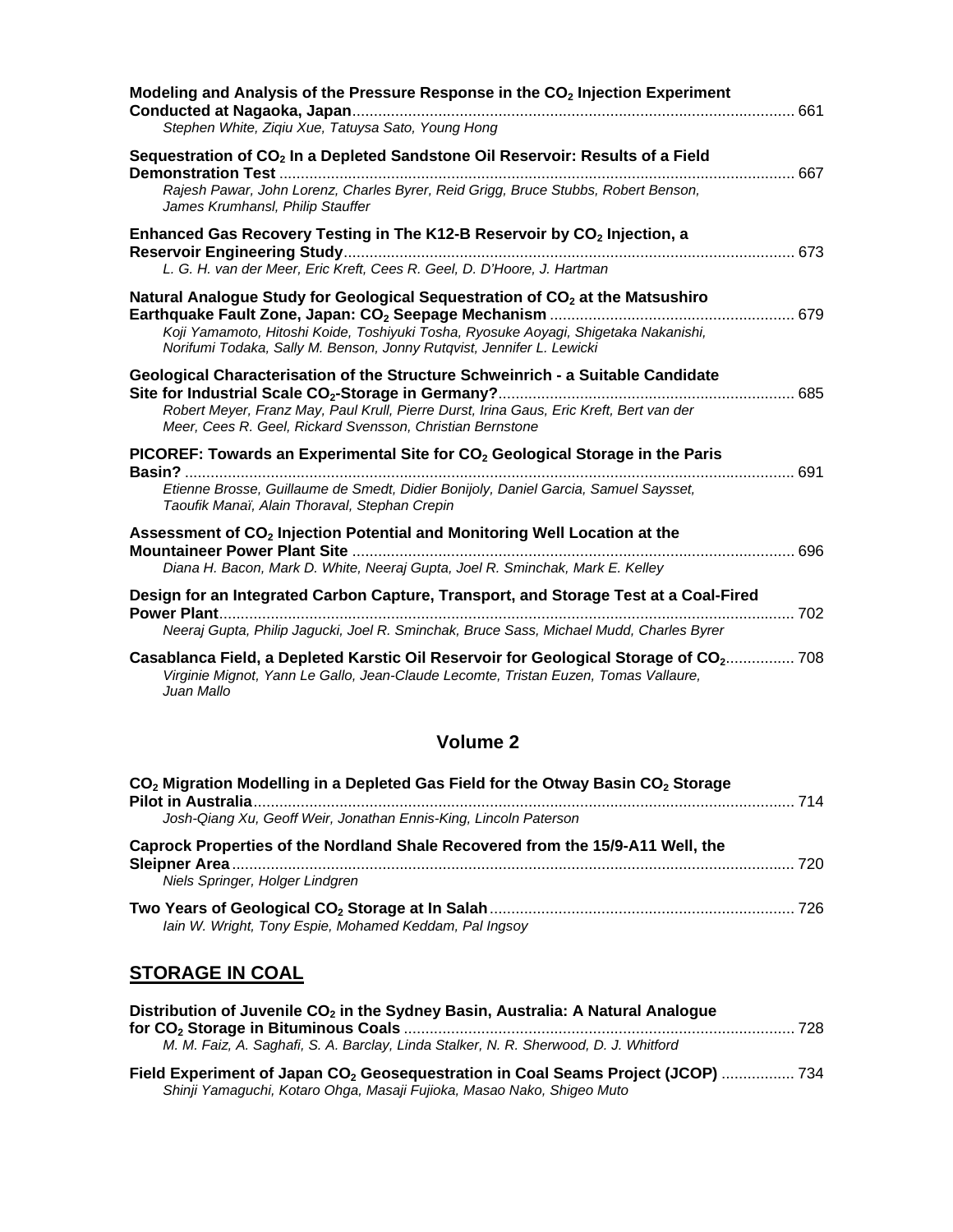| Enhanced Coalbed Methane - Micro-Pilot Test At South Qinshui, Shanxi, China  740<br>Sam Wong, David Law, Xiaohui Deng, John Robinson, Bernice Kadatz, William D. Gunter,<br>Ye Jianping, Feng Sanli, Fan Zhiqiang                                                                                                                                                    |  |
|----------------------------------------------------------------------------------------------------------------------------------------------------------------------------------------------------------------------------------------------------------------------------------------------------------------------------------------------------------------------|--|
| Frank van Bergen, Henk Pagnier, Pawel Krzystolik                                                                                                                                                                                                                                                                                                                     |  |
| CO <sub>2</sub> Sequestration in Australian Coal Seams: Feasibility and Plans for Pilot Study  752<br>L. Connell, S. Day, Z. Pan, G. Duffy, R. Sakurovs, A. Saghafi, J. Wright                                                                                                                                                                                       |  |
| The Assessment of Horizontal Well Option for $CO2$ Storage and ECBM Recovery<br>Ji Quan Shi, Sevket Durucan                                                                                                                                                                                                                                                          |  |
| Analytical Modeling of CO <sub>2</sub> Storage and Enhanced Coal Bed Methane Recovery  764<br>Carolyn J. Seto, Kristian Jessen, Franklin M. Orr Jr.                                                                                                                                                                                                                  |  |
| CO <sub>2</sub> Enhanced Methane and Reduced Water Production in High Permeability,<br>Geoffrey Jackson                                                                                                                                                                                                                                                              |  |
| Feasibility Study (I Stage) of CO <sub>2</sub> Geological Storage by ECBM Techniques in the<br>Fedora Quattrocchi, Roberto Bencini, Carlo Amorino, Roberto Basili, Giorgio Caddeo,<br>Barbara Cantucci, Raffaele Cara, Giorgio Cauli, Daniele Cinti, Cristina Deidda, Giuseppe<br>Deriu, Aurelio Fadda, Marco Fadda, G. Fandiño, Stefano Faranzena, Angelo Giannelli |  |
| Sohei Shimada, Yuki Funahashi                                                                                                                                                                                                                                                                                                                                        |  |
| Performance and Uncertainty Modelling for Risk Assessment In CO <sub>2</sub> Storage:<br>Anna Korre, Ji Quan Shi, Claire Imrie, Carlos Grattoni, Sevket Durucan<br><b>OCEAN STORAGE</b>                                                                                                                                                                              |  |
| Lars Inge Enstad, Guttorm Alendal, Peter M. Haugan                                                                                                                                                                                                                                                                                                                   |  |
| An In Situ Experiment of Calcium Carbonate Dissolution in the Central Pacific Ocean 800<br>Tatsuo Fukuhara, Yuichiro Tanaka, Noboru loka, Akira Nishimura                                                                                                                                                                                                            |  |
| Numerical Study on CO <sub>2</sub> Ocean Sequestration in Middle Scale Ocean by Using<br>Se-Min Jeong, Toru Sato, Baixin Chen                                                                                                                                                                                                                                        |  |
| Modeling a Dense CO <sub>2</sub> /H <sub>2</sub> O/CaCO <sub>3</sub> Emulsion Plume Released in the Open Ocean<br>S. Pennell, D. Golomb, D. Ryan, E. Barry, P. Swett                                                                                                                                                                                                 |  |
| Fate of Liquid CO <sub>2</sub> Discharged from the Hydrothermal Area in the Okinawa Trough  817<br>Kiminori Shitashima, Yoshiaki Maeda, Yuichi Koike, Takashi Ohsumi                                                                                                                                                                                                 |  |
| Jun Kita, Yuji Watanabe                                                                                                                                                                                                                                                                                                                                              |  |
| A Study of Effectiveness of CO <sub>2</sub> Ocean Sequestration for Mitigation of the Ocean<br>Michimasa Magi, Shigeo Murai, Masao Sorai, Takashi Ohsumi                                                                                                                                                                                                             |  |
| A Numerical Study with an Eddy-Resolving Model to Evaluate Chronic Impacts in<br>Yoshio Masuda, Yasuhiro Yamanaka, Yoshikazu Sasai, Michimasa Magi, Takashi Ohsumi                                                                                                                                                                                                   |  |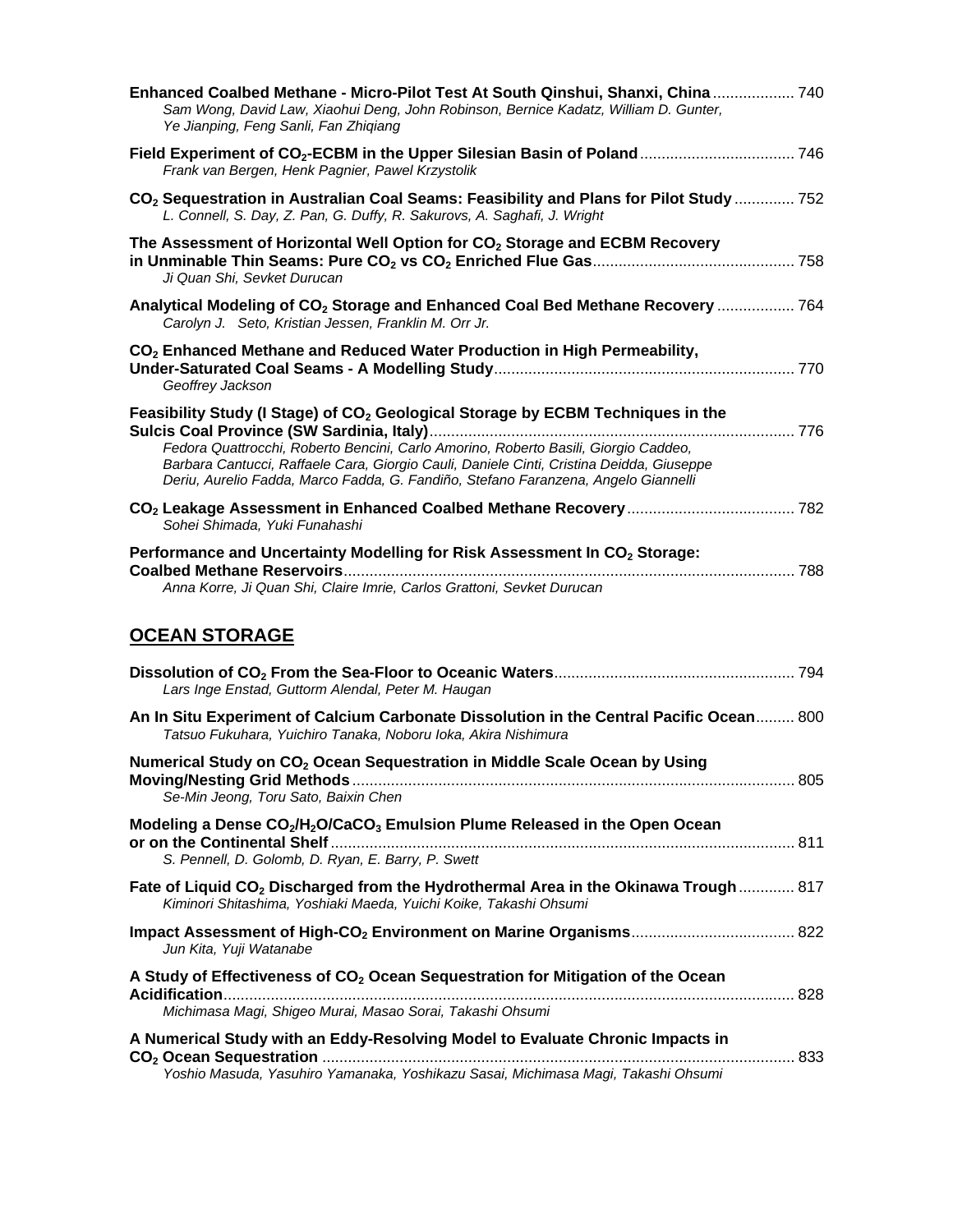| Assessing the Effect of High Concentration of CO <sub>2</sub> on Deep-Sea Benthic<br>Hiroshi Ishida, Tatsuo Fukuhara, Yuji Watanabe, Yoshihisa Shirayama, Lars Golmen, Jun<br>Kita, Michimasa Magi, Takashi Ohsumi                            |  |
|-----------------------------------------------------------------------------------------------------------------------------------------------------------------------------------------------------------------------------------------------|--|
| C. Tsouris, P. Szymcek, S. D. McCallum, P. Taboada-Serrano, D. E. Riestenberg, P. G.<br>Brewer, E. T. Peltzer, P. Walz, A. C. Chow, E. E. Adams                                                                                               |  |
| Evaluation of Advanced CO <sub>2</sub> Dilution Technology in Ocean Sequestration  850<br>Shohji Tsushima, Shuichiro Hirai, Masahiko Ozaki                                                                                                    |  |
| Direct Injection of CO <sub>2</sub> Hydrate Composite Particles for Ocean Carbon Storage:<br>E. E. Adams, A. C. Chow, P. G. Brewer, E. T. Peltzer, P. Walz, C. Tsouris, S. D. McCallum,<br>P. Szymcek, J. S. Summers, P. Bergman, Kim Johnson |  |
| <b>MONITORING</b>                                                                                                                                                                                                                             |  |
| The Objectives and Design of Generic Monitoring Protocols for CO <sub>2</sub> Storage 860<br>Jonathan M. Pearce, Andy Chadwick, Gary Kirby, Sam Holloway                                                                                      |  |
| 4D Seismic Monitoring of the Carbon Dioxide Geologic Sequestration Onshore in<br>Akio Sakai                                                                                                                                                   |  |
| Calibrating Reservoir Performance with Time-Lapse Seismic Monitoring and Flow<br>Andy Chadwick, David Noy, Erik Lindeberg, Rob Arts, Ola Eiken, Gareth Williams                                                                               |  |
| Constraining the Density of CO <sub>2</sub> within the Utsira Formation Using Time-Lapse<br>Scott Nooner, Mark Zumberge, Ola Eiken, Torkjell Stenvold, Sylvain Thibeau                                                                        |  |
| Thomas M. Daley, Larry R. Myer, G. Michael Hoversten, John E. Peterson, Valeri A.<br>Korneev                                                                                                                                                  |  |
| Studies Into the Migration of Gas Injected at Shallow Depths: Implications for<br>A. Annunziatellis, S.E. Beaubien, G. Ciotoli, Salvatore Lombardi                                                                                            |  |
| Time-Lapse Well Logging to Monitor the Injected CO <sub>2</sub> in an Onshore Aquifer,<br>Ziqiu Xue, Jiro Watanabe, Nozomu Inoue, Daiji Tanase                                                                                                |  |
| Developing a Monitoring and Verification Scheme for a Pilot Project, Otway<br>Kevin Dodds, Don Sherlock, Milovan Urosevic, David Etheridge, Don de Vries, Sandeep<br>Sharma                                                                   |  |
| Dan Ebrom, Dave Buddery, Giles Watts, Brian Taylor                                                                                                                                                                                            |  |
| Analyzing Pressure Responses to Earth Tides for Monitoring CO <sub>2</sub> Migration 914<br>Kozo Sato                                                                                                                                         |  |

# **RISK ANALYSIS**

| Safe Storage of CO <sub>2</sub> : Experience from the Natural Gas Storage Industry 920 |  |
|----------------------------------------------------------------------------------------|--|
| N. Papanikolau, B.M.L. Lau, W.A. Hobbs, John Gale                                      |  |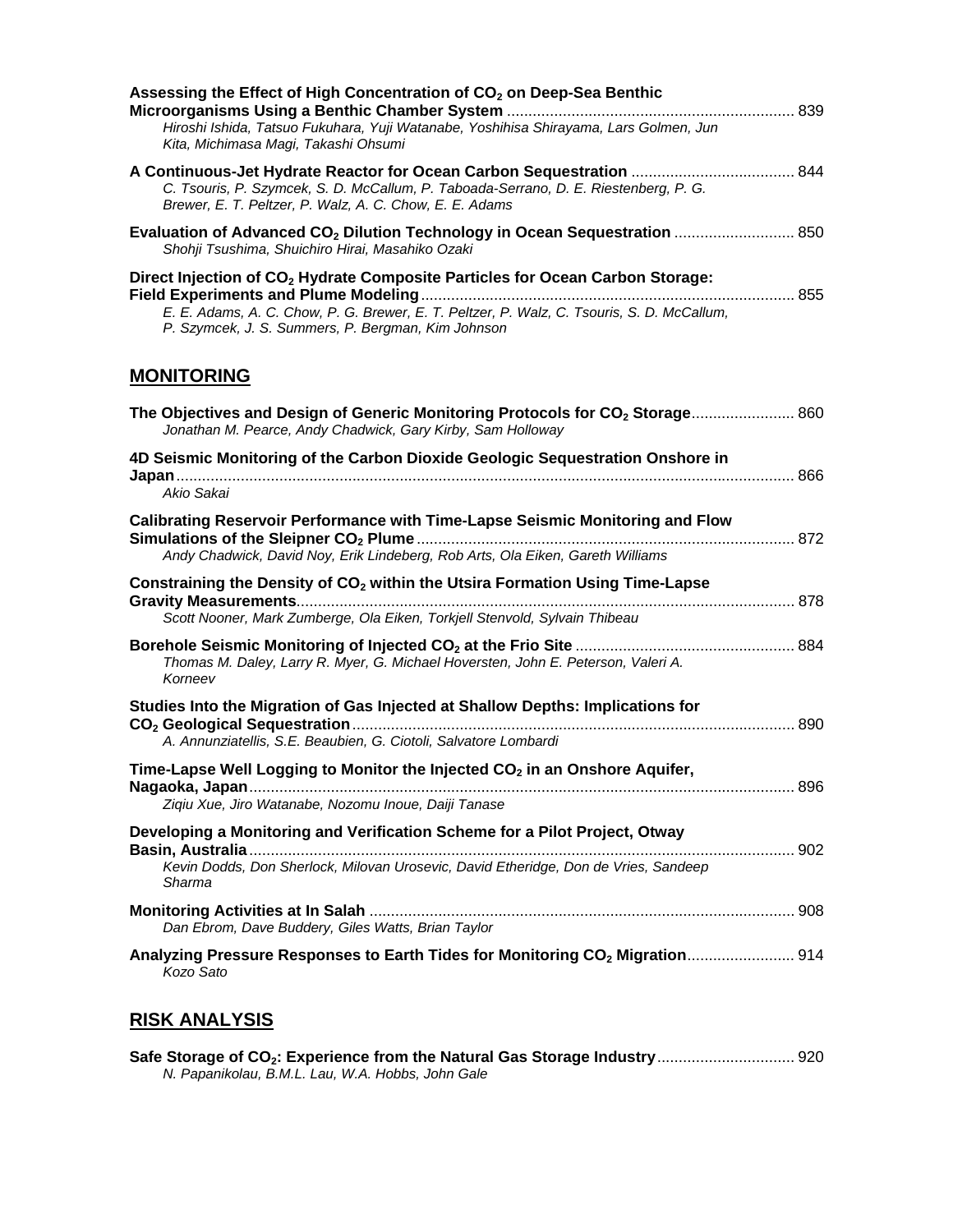| Development of a Framework for Long-Term Performance Assessment of                                                                                                                                            |     |
|---------------------------------------------------------------------------------------------------------------------------------------------------------------------------------------------------------------|-----|
| Rajesh Pawar, James William Carey, Steve Chipera, Julianna Fessenden, John P.<br>Kaszuba, Gordon Keating, Peter Lichtner, Seth Olsen, Philip Stauffer, Hari Viswanathan,<br>Hans Ziock, George Guthrie        |     |
| Environmental Issues and the Geological Storage of CO <sub>2</sub> - A European Perspective 932<br>Julia West, Jonathan M. Pearce, Michelle Bentham, Christopher Rochelle, Philip Maul,<br>Salvatore Lombardi |     |
| Handling Uncertainty in Safety Assessments for Long Term Geological Storage                                                                                                                                   | 938 |
| Steven Benbow, Richard Metcalfe, Michael Egan                                                                                                                                                                 |     |
| Large Releases from CO <sub>2</sub> Storage Reservoirs: Analogs, Scenarios, and Modeling                                                                                                                      |     |
| Jens Birkholzer, Karsten Pruess, Jennifer L. Lewicki, Jonny Rutqvist, Chin-Fu Tsang, Anhar<br>Karimjee                                                                                                        |     |
| Influence of Buoyancy-Driven Migration on CO <sub>2</sub> Storage Capacity and Risk                                                                                                                           |     |
| Steven L. Bryant, Srivatsan Lakshminarasimhan, Gary A. Pope                                                                                                                                                   |     |
| Source Terms for CO <sub>2</sub> Risk Modeling and GIS/Simulation Based Tools for Risk                                                                                                                        | 956 |
| Kenneth Bogen, Elizabeth A. Burton, S. Julio Friedmann, Frank Gouveia                                                                                                                                         |     |
| An Integrated Numerical Transport Modeling Approach for Risk Assessment of                                                                                                                                    |     |
| Prasad Saripalli, Yilin Fang, Neeraj Gupta, Joel R. Sminchak                                                                                                                                                  |     |
| Numerical Simulation on Biological Impact of Leakage of Sequestrated CO <sub>2</sub><br>Yuki Kano, Toru Sato, Jun Kita, Yuji Watanabe, Koji Toyota                                                            | 968 |
|                                                                                                                                                                                                               |     |
| Modelling Hydrological and Geomechanical Processes Related to CO <sub>2</sub> Injection<br>Jonny Rutqvist, Jens Birkholzer, Chin-Fu Tsang                                                                     | 974 |
| "The Schweinrich Structure", a Potential Site for Industrial Scale CO <sub>2</sub> Storage                                                                                                                    |     |
| Eric Kreft, Christian Bernstone, Robert Meyer, Franz May, Arie Obdam, Rob Arts, Rickard<br>Svensson, Sara Eriksson, Pierre Durst, Irina Gaus, Bert van der Meer, Cees R. Geel                                 |     |
| Evaluating the Seal Integrity of Natural CO <sub>2</sub> Reservoirs of the Colorado Plateau                                                                                                                   |     |
| S. P. White, Rick G. Allis, D. Bergfeld, J. N. Moore                                                                                                                                                          |     |
| Yuri Leonenko, David W. Keith, Mehran Pooladi-Darvish, Hassan Hassanzadeh                                                                                                                                     |     |
| <b>WELL INTEGRITY</b>                                                                                                                                                                                         |     |
| A Risk Assessment Tool to Quantify CO <sub>2</sub> Leakage Potential through Wells in                                                                                                                         |     |
| Michael A. Celia, Stefan Bachu, Jan M. Nordbotten, Dmitri Kavetski, Sarah Gasda                                                                                                                               |     |
| Assessing the Integrity of Downhole CO <sub>2</sub> Storage Using In-Situ Sonic, Advanced                                                                                                                     |     |
| Dat Vu-Hoang, Yvonnick Vrignaud, Laurent Jammes, Robert Van Kuijk, Benoît Froelich,<br>Keith Schilling, Hiroshi Hori, Vivian Pistre                                                                           |     |
| Well Technologies for CO <sub>2</sub> Geological Storage: Construction, Repair, Plugging<br>Véronique Barlet-Gouédard, Gaëtan Rimmelé, Bruno Goffé                                                            |     |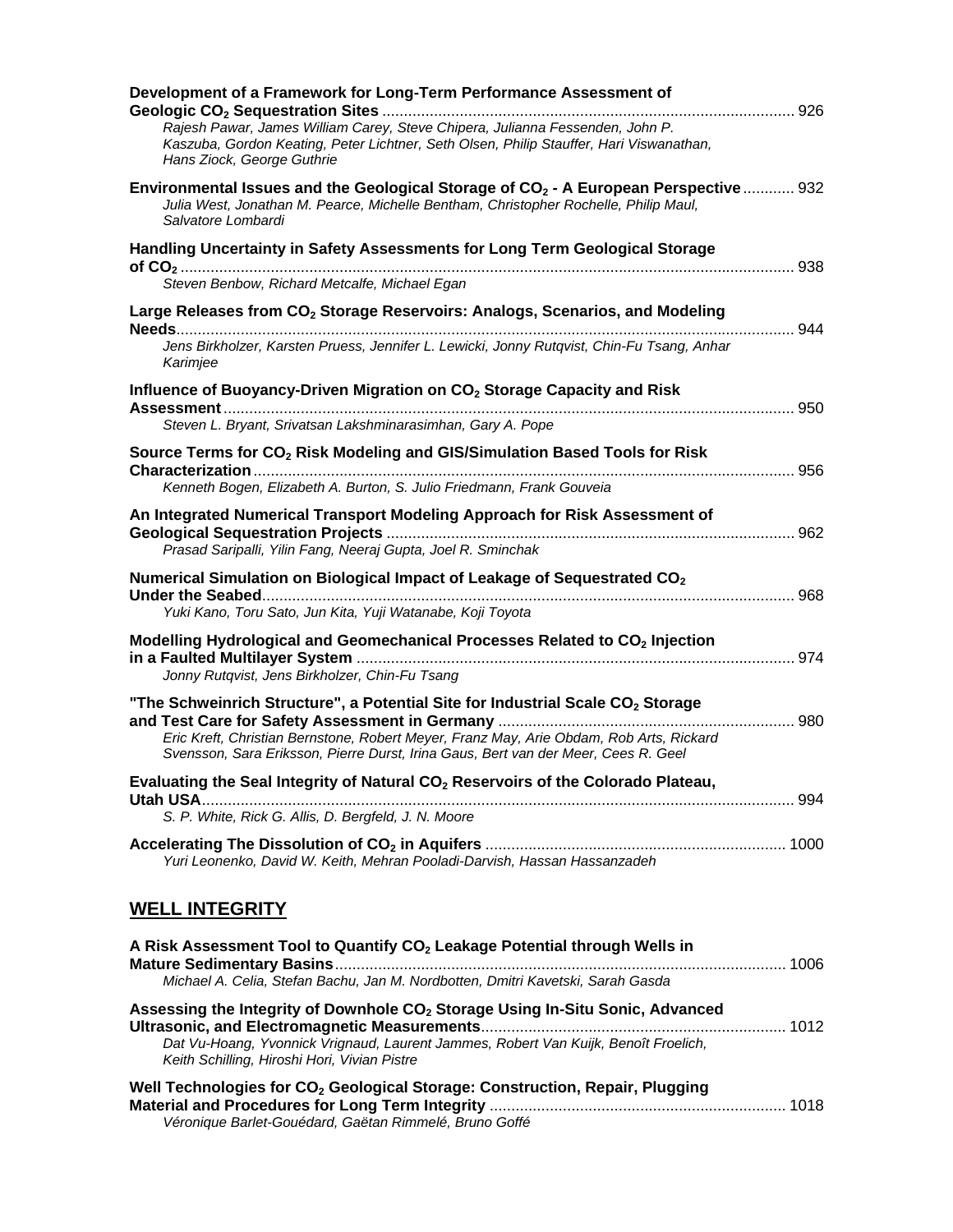| Stefan Bachu, Theresa L. Watson                                                                                                                                                                                                               |  |
|-----------------------------------------------------------------------------------------------------------------------------------------------------------------------------------------------------------------------------------------------|--|
| Analysis and Performance of Oil Well Cement with 30 Years of CO <sub>2</sub> Exposure<br>James William Carey, Marcus Wigand, Steve Chipera, Giday WoldeGabriel, Rajesh Pawar,<br>Peter Lichtner, Scott Wehner, Michael Raines, George Guthrie |  |
| The Effect of Carbonated Brine on the Interface Between Well Cement and<br>Andrew Duguid, Mileva Radonjic, George Scherer                                                                                                                     |  |
| <b>NATIONAL ACTIONS &amp; PERSPECTIVES</b>                                                                                                                                                                                                    |  |
| The Activities and Results of the Carbon Sequestration Leadership Forum<br>Victor Der, William Reynen, Trude Sundset                                                                                                                          |  |
| UK Policy for the Development and Implementation of Carbon Dioxide Capture<br>Brian Morris, George Marsh, Tim Dixon                                                                                                                           |  |
| Underground Storage of CO <sub>2</sub> in Germany - Kick-Off for a National Research<br><b>Ludwig Stroink</b>                                                                                                                                 |  |
| Establishing and Implementing a Management Framework for CO <sub>2</sub> Capture and<br>Geological Storage Activities: CANiCAP and CANISTORE -- A Canadian Case Study 1067<br>Brent Lakeman, William D. Gunter, Ken Brown                     |  |
| CO <sub>2</sub> Sequestration: Technology Perspectives for Climate Change Solutions in India  1073<br>Malti Goel                                                                                                                              |  |
| Technology Scenarios for Achieving Stabilization of Atmospheric GHG<br>Vello A. Kuuskraa, Phil Dipietro, Sarah M. Forbes                                                                                                                      |  |
| Developing Strategies for Large-Scale Implementation of CO <sub>2</sub> Capture and<br>Kay Damen, André Faaij, Wim Turkenburg                                                                                                                 |  |
| Carbon Dioxide Capture and Storage Deployment: An Economic Market and<br>Resource Analysis of the Responses to Climate Policy Across Different Electric<br>Marshall Wise, James Dooley, Robert Dahowski, Casie Davidson                       |  |
| <b>EUROPEAN RESEARCH PROGRAMS</b>                                                                                                                                                                                                             |  |
| Zero Emission Fossil Fuel Power Generation and the EC RTD Framework<br>Angel Pérez Sainz                                                                                                                                                      |  |

| Angel Pérez Sainz                                                                                                                                                                     |  |
|---------------------------------------------------------------------------------------------------------------------------------------------------------------------------------------|--|
| CASTOR, CO <sub>2</sub> from Capture to Storage: Overview of Results Obtained After 2 Years 1136<br>Pierre Le Thiez, Erik Lindeberg, Paul H. M. Feron, Peter Zweigel                  |  |
| The ENCAP Integrated Project - Development and Validation of Enhanced Pre-<br>Combustion CO <sub>2</sub> Capture Technologies in the EU 6th Framework Programme 1142<br>Leif Brandels |  |
| Asikan Blankle Asistine and Hindressen Busdiestlan from Associac Finds.                                                                                                               |  |

| <b>Carbon Dioxide Capture and Hydrogen Production from Gaseous Fuels</b> |  |
|--------------------------------------------------------------------------|--|
|                                                                          |  |
| Jonathan Forsyth                                                         |  |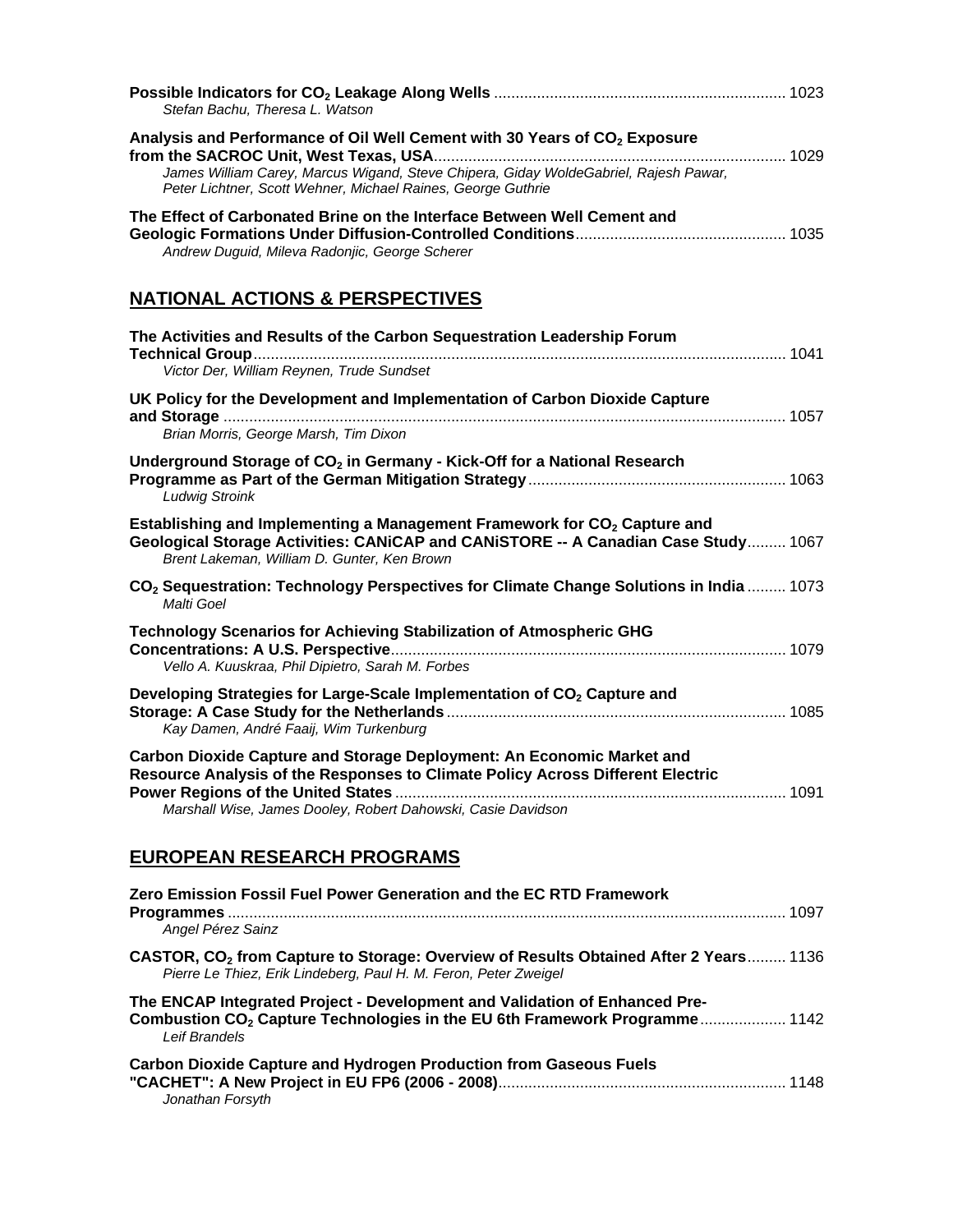| FENCO-ERA: An Initiative of Twelve Member States Supported by the European<br>Hubert Höwener, Ruth Esser, Jürgen-Friedrich Hake, Nikolaos Koukouzas, Jos Reijnders,<br>Job van Dijk, Ana Pipio, George Marsh, Peter Sage          |  |
|-----------------------------------------------------------------------------------------------------------------------------------------------------------------------------------------------------------------------------------|--|
| Dynamis - a Step Towards the First HYPOGEN Plant, Producing Hydrogen and<br>Petter E. Røkke, Nils A. Røkke, Jens Hetland, Peter Radgen, Clemens Cremer, Tore A. Torp                                                              |  |
| <b>INTERNATIONAL RESEARCH PROGRAMS</b>                                                                                                                                                                                            |  |
| Barry Hooper, Luke Murray                                                                                                                                                                                                         |  |
| The CO <sub>2</sub> Capture Project (CCP): The Capture Program for Phase II (2004-2008) 1172<br>Ivano Miracca, Arne Anundskas, Jan Assink, Calvin Coulter, Jonathan Forsyth, Cliff Lowe,<br>Gustavo Torres Moure, Steve Schlasner |  |
| John Litynski, Sean Plasynski, Rameshwar D. Srivastava                                                                                                                                                                            |  |
| Overview and New Directions of the IEA GHG Weyburn-Midale CO <sub>2</sub> Monitoring<br>Michael Monea, Carolyn K. Preston                                                                                                         |  |
| <b>CCS &amp; KYOTO MECHANISMS</b>                                                                                                                                                                                                 |  |
| UK Work on Market Mechanisms to Encourage CCS, including the EU ETS 1190<br>Tim Dixon, Paul Zakkour                                                                                                                               |  |
| How to Deal with Risks of Carbon Sequestration Within an International Emission<br>Hermann Held, Ottmar Edenhofer, Nico Bauer                                                                                                     |  |
| Michael Blohm                                                                                                                                                                                                                     |  |
| Defining a Sustainability Framework for Carbon Capture and Storage Systems:<br>Andrea Ramírez, Chris Hendriks, Monique Hoogwijk, André Faaij                                                                                      |  |

| Susanne Haefeli-Hestvik, Todd A. Flach, Trygve Røed-Larsen                                             |  |
|--------------------------------------------------------------------------------------------------------|--|
| Approach to CERs based on CDM-CCS Project and National Inventory  1218<br>Norio Shigetomi, Makoto Akai |  |

| Asbjørn Torvanger, Jan Fuglestvedt, Alv-Arne Grimstad, Sorin Georgescu, Erik Lindeberg, |  |
|-----------------------------------------------------------------------------------------|--|
| Marie-Laure Olevier, Nathan Rive, Kristin Rypdal, Ragnhild Bieltvedt Skeie              |  |

| Accounting Rule of Stored CO <sub>2</sub> Volume Using Modelling and Monitoring Techniques 1229 |  |
|-------------------------------------------------------------------------------------------------|--|
| Koji Yamamoto, Kaori Takahashi, Ryosuke Aoyagi, Kenshi Itaoka, Chisato Yoshigahara,             |  |
| Makoto Akai                                                                                     |  |

# **REGULATORY ISSUES**

| Impacts of EU and International Law on the Implementation of Carbon Capture<br>M. J. Mace, Chris Hendriks, Rogier Coenraads |  |
|-----------------------------------------------------------------------------------------------------------------------------|--|
| Permitting issues for CO <sub>2</sub> Capture, Transport and Geological Storage: A Review<br>Paul Zakkour, Mike Haines      |  |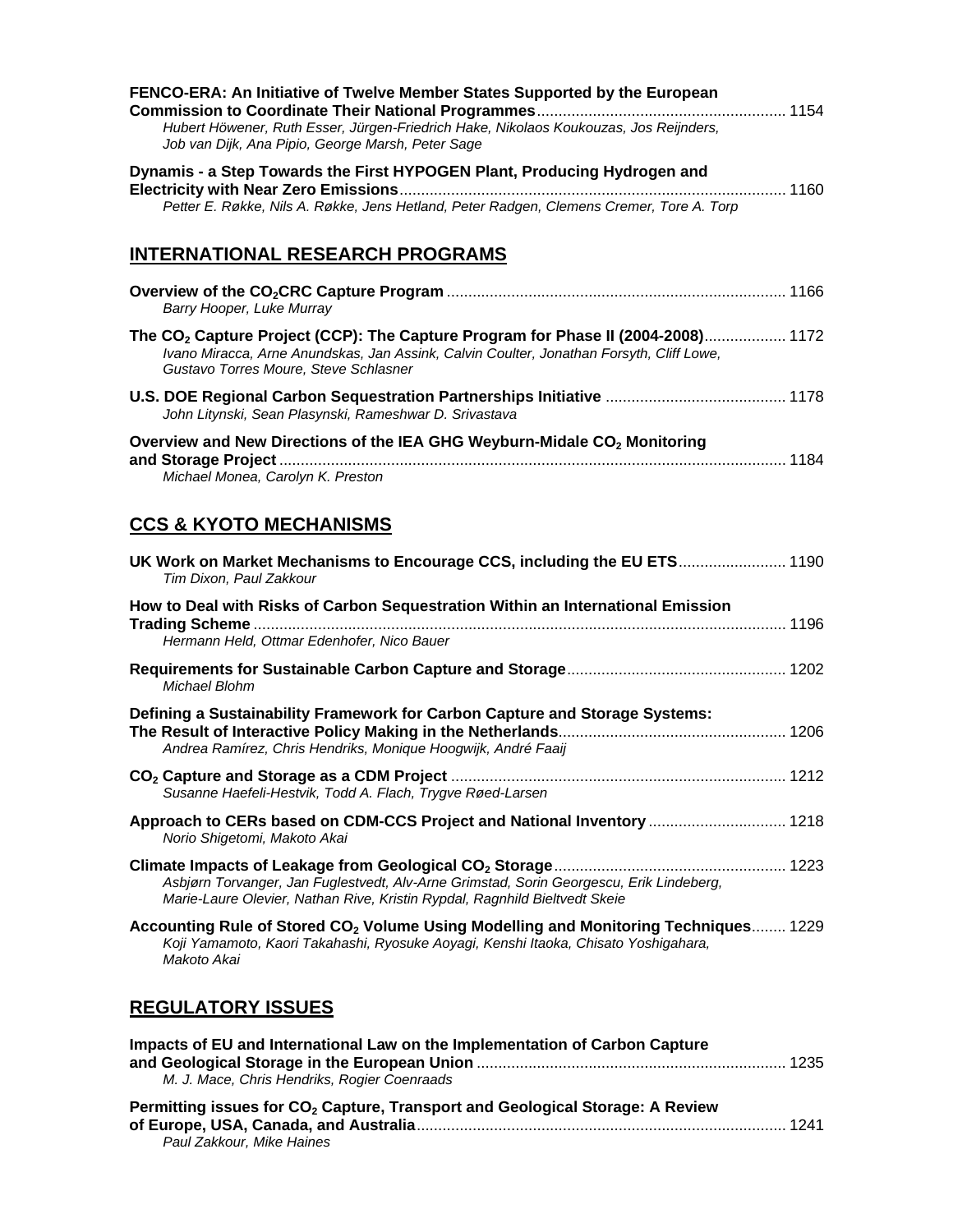| Mark de Figueiredo, David Reiner, Howard J. Herzog, Kenneth Oye                                                                                                                                                                    |
|------------------------------------------------------------------------------------------------------------------------------------------------------------------------------------------------------------------------------------|
| John Kessels                                                                                                                                                                                                                       |
| <b>IMPLEMENTATION ISSUES</b>                                                                                                                                                                                                       |
| Deployment of Large-Scale CO <sub>2</sub> Geological Storage: Do We Know Enough to<br>David G. Hawkins, Stefan Bachu                                                                                                               |
| Regulatory Challenges and Managing Public Perception in Planning a Geological<br>Sandeep Sharma, Peter Cook, Sandy Robinson, Carmel Anderson                                                                                       |
| Environmental Impact Assessment of Carbon Capture & Storage in the Netherlands 1271<br>Joris Koornneef, André Faaij, Wim Turkenburg                                                                                                |
| Using a Strategic Environmental Assessment Approach for Assessing<br>Environmental Impacts of CO <sub>2</sub> Capture, Transport and Storage Alternatives  1277<br>Sara Eriksson, Annika Andersson, Kerstin Strand                 |
| <b>PUBLIC PERCEPTION</b>                                                                                                                                                                                                           |
| An International Comparison of Public Attitudes Towards Carbon Capture and<br>David Reiner, Tom Curry, Mark de Figueiredo, Howard J. Herzog, Steven Ansolabehere,<br>Kenshi Itaoka, Makoto Akai, Filip Johnsson, Mikael Odenberger |
| Social Acceptance of Carbon Dioxide Sequestration in The Netherlands  1289<br>Klaas van Alphen, Quirine van Voorst tot Voorst, Marko P. Hekkert                                                                                    |
| Public Perceptions on the Acceptance of CO <sub>2</sub> Geological Storage and the<br>Kohko Tokushige, Keigo Akimoto, Toshimasa Tomoda                                                                                             |
| Understanding and Incorporating Stakeholder Perspectives to Low Emission<br>Peta Ashworth, Anna Littleboy, Anne Pisarski, Andrew Beath, Kelly Thambimuthu                                                                          |
| Informed Public Opinions on CO <sub>2</sub> -Capture and Storage Technologies 1307<br>Marjolein de Best-Waldhober, Dancker Daamen, André Faaij                                                                                     |
| <b>IMPACTS ON COAL USE</b>                                                                                                                                                                                                         |
| Howard J. Herzog, James Katzer                                                                                                                                                                                                     |
| Modeling the Future of Coal Technologies Under Alternative Carbon Policies 1319<br>Luca De Lorenzo, Robert Socolow                                                                                                                 |
| Capture-Ready Coal Plants - Options, Technologies and Economics 1325<br>Mark C. Bohm, Howard J. Herzog, John E. Parsons, Ram C. Sekar                                                                                              |
| Peter Reinelt, David W. Keith                                                                                                                                                                                                      |

**Estimating Future Costs of CO<sub>2</sub> Capture Systems Using Historical Experience Curves...... 1337** *Edward S. Rubin, Sonia Yeh, Matt Antes, Michael Berkenpas, John Davison*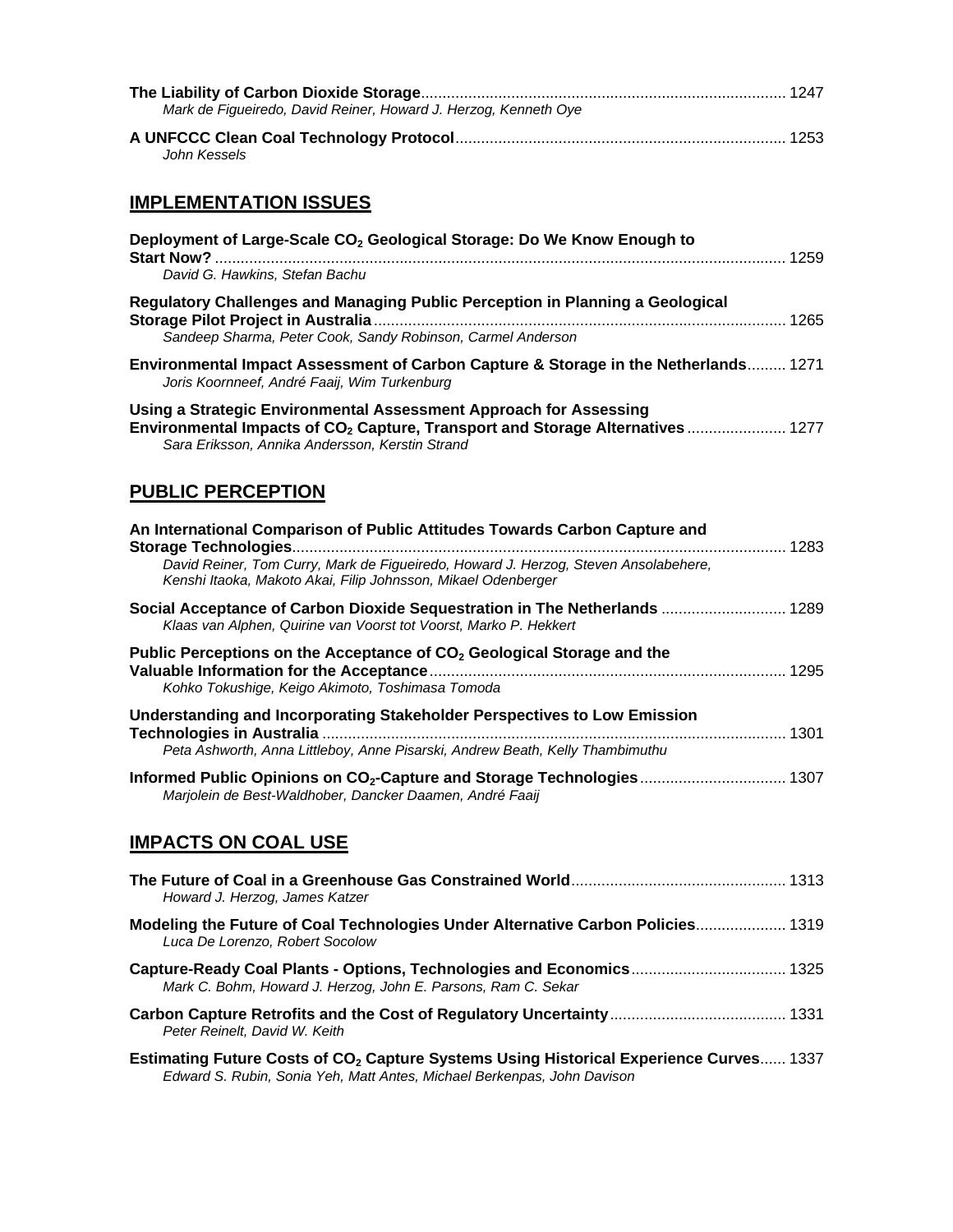# **LOW-CARBON ENERGY CARRIERS**

| Dale Simbeck                                                                                                                                                                                                                                                                                            |  |
|---------------------------------------------------------------------------------------------------------------------------------------------------------------------------------------------------------------------------------------------------------------------------------------------------------|--|
| Industrial Application of Hydrogen Manufacture from Hydrocarbons with CO <sub>2</sub><br>lain W. Wright                                                                                                                                                                                                 |  |
| Robert H. Williams, Eric D. Larson, Haiming Jin                                                                                                                                                                                                                                                         |  |
| Biomass With Carbon Dioxide Capture and Storage In a Carbon Constrained World 1358<br>Steven J. Smith, Antoinette Brenkert, Jae Edmonds                                                                                                                                                                 |  |
| <b>ECONOMICS</b>                                                                                                                                                                                                                                                                                        |  |
| Guy W. Allinson, Minh T. Ho, Peter R. Neal, Dianne E. Wiley                                                                                                                                                                                                                                             |  |
| Macroeconomic Effects of Carbon Capture and Sequestration within a Long-Term<br>Nico Bauer, Ottmar Edenhofer                                                                                                                                                                                            |  |
| Economic Evaluation for CO <sub>2</sub> Geological Storage Considering the Scale of<br>Keigo Akimoto, Masato Takagi, Yoshitsugu Hirota, Takashi Ohsumi, Yasunobu Mizuno,<br>Toshimasa Tomoda                                                                                                            |  |
| <b>Comparison of Carbon Capture and Storage with Renewable Energy</b><br>Technologies Regarding Structural, Economical, and Ecological Aspects 1382<br>Peter Viebahn, Ottmar Edenhofer, Andrea Esken, Manfred Fischedick, Joachim Nitsch,<br>Dietmar Schüwer, Nikolaus Supersberger, Ulrich Zuberbühler |  |
| GHG Emission Reduction Potentials and Mitigation Costs in World Regions<br>Tatsuya Hanaoka, Go Hibino, Maho Miyashita, Osamu Akashi, Yuzuru Matsuoka, Junichi<br>Fujino, Mikiko Kainuma                                                                                                                 |  |
| Unitization of Geologic Formations for the Purpose of Monetizing Geologic<br>James A. Sorensen, Lynn D. Helms, Steven A. Smith, David W. Fischer, Edward N.                                                                                                                                             |  |
| Steadman, John A. Harju<br>The Economics of Carbon Capture and Storage in the Latrobe Valley, Victoria,<br>Peter R. Neal, Minh T. Ho, Richard E. Dunsmore, Guy W. Allinson, Geoffrey A. McKee                                                                                                           |  |
| Defining an End State for CO <sub>2</sub> Sequestration and EOR in North America 1406<br>S. Julio Friedmann                                                                                                                                                                                             |  |
| E. Tzimas, A. Georgakaki, C. Garcia Cortes, S. D. Peteves                                                                                                                                                                                                                                               |  |
| An Integrated Assessment of Carbon Dioxide Capture and Storage in the UK 1418<br>Clair Gough, Simon Shackley, Sam Holloway, Michelle Bentham, Igor Bulatov, Carly<br>McLachlan, Jiri Kleme, Ray Purdy, Tim Cockerill                                                                                    |  |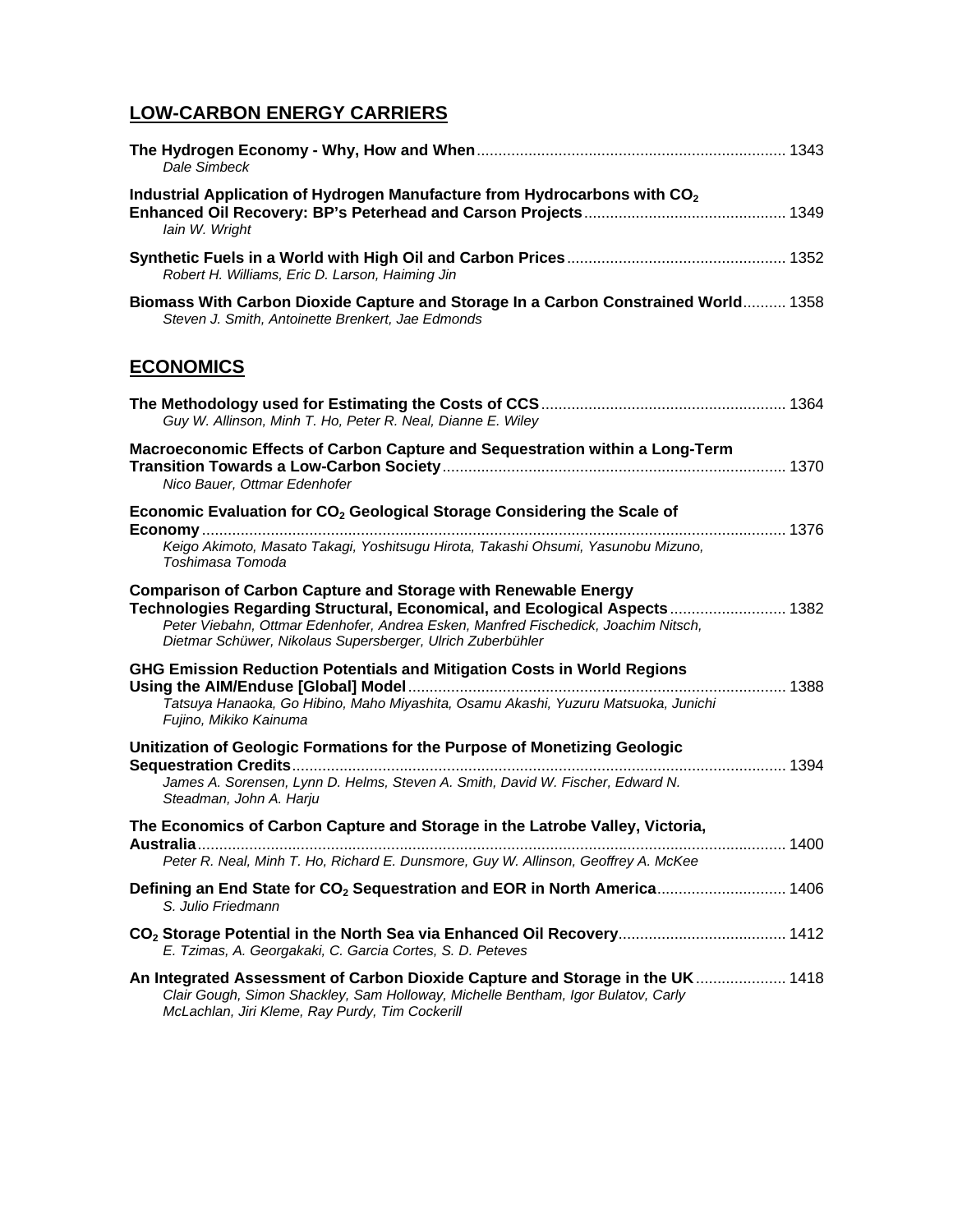## **Volume 3**

# **POSTERS**

## **ABSORPTION**

| Modelling of Randomly Packed CO <sub>2</sub> Absorber Using an Alkanolamine Solution 1424<br>Jostein Gabrielsen, Michael L. Michelsen, Erling H. Stenby, Georgios M. Kontogeorgis          |  |
|--------------------------------------------------------------------------------------------------------------------------------------------------------------------------------------------|--|
| Renato Baciocchi, Giuseppe Storti, Marco Mazzotti                                                                                                                                          |  |
| Rick van der Vaart, Mareike Beckers, Hans de Jong, Paul H. M. Feron                                                                                                                        |  |
| Pilot Plant for CO <sub>2</sub> Capture with Aqueous Piperazine/Potassium Carbonate  1440<br>Eric Chen, Gary T. Rochelle, Frank Seibert                                                    |  |
| Prediction of CO <sub>2</sub> Solubility in Activated MDEA with an Electrolyte Equation of State  1446<br>P. J. G. Huttenhuis, N. J. Agrawal, E. Solbraa, G. F. Versteeg                   |  |
| Thorsten Burkhardt, Julien Camy-Portenabe, Aude Fradet, F. Andrew Tobiesen, Hallvard F.<br>Svendsen                                                                                        |  |
| Determination of the Enthalpies of Absorption of CO <sub>2</sub> in the Aqueous Solutions of<br>Inna Kim, Sholeh Ma'mun, F. Andrew Tobiesen, Hallvard F. Svendsen                          |  |
| Separation and Recovery of CO <sub>2</sub> by Membrane/Absorption Hybrid Method 1465<br>Kazuhiro Okabe, Miho Nakamura, Hiroshi Mano, Masaaki Teramoto, Koichi Yamada                       |  |
| Solubility of Carbon Dioxide in Aqueous Blends of Piperazine and<br>P. W. J. Derks, J. A. Hogendoorn, G. F. Versteeg                                                                       |  |
| Selection of Solvents for Post Combustion CO <sub>2</sub> Capture and Mini Plant<br>Ralf Notz, Norbert Asprion, Iven Clausen, Hans Hasse                                                   |  |
| Experimental Characterization and Computational Chemistry Study on Novel<br>Eirik F. da Silva, Fernanda S. Pereira, Eduardo P. González                                                    |  |
| CO <sub>2</sub> Capture from Recovery Boiler Flue Gases with Biomass Energy or Heat Pump 1486<br>Erik Hektor, Thore Berntsson                                                              |  |
| Absorption Behaviour of a CO <sub>2</sub> -MEA System in a Packed Column with a Novel<br>Hiroaki Habaki, Jilska Perera, Sandra Kentish, Geoffrey W. Stevens                                |  |
| A Study about Absorption Rate and Capacity of CO <sub>2</sub> in Aqueous Mixture of AMP                                                                                                    |  |
| Keunhee Han, Sungyoul Park, Jongsup Lee, Sungchan Nam, Byoungmoo Min<br>Tsuyoshi Ohishi, Shojiro Iwasaki, Hiroshi Tanaka, Takuya Hirata, Masaki lijima, Kazuo<br>Ishida, Takahito Yonekawa |  |
| Hanna Knuutila, Mikko Anttila, Eli Børresen, Olav Juliussen, Hallvard F. Svendsen                                                                                                          |  |
| Determination of Dissociation Constants of CO <sub>2</sub> Absorbents Between 293 K - 353 K<br>Espen S. Hamborg, John P. M. Niederer, Geert F. Versteeg                                    |  |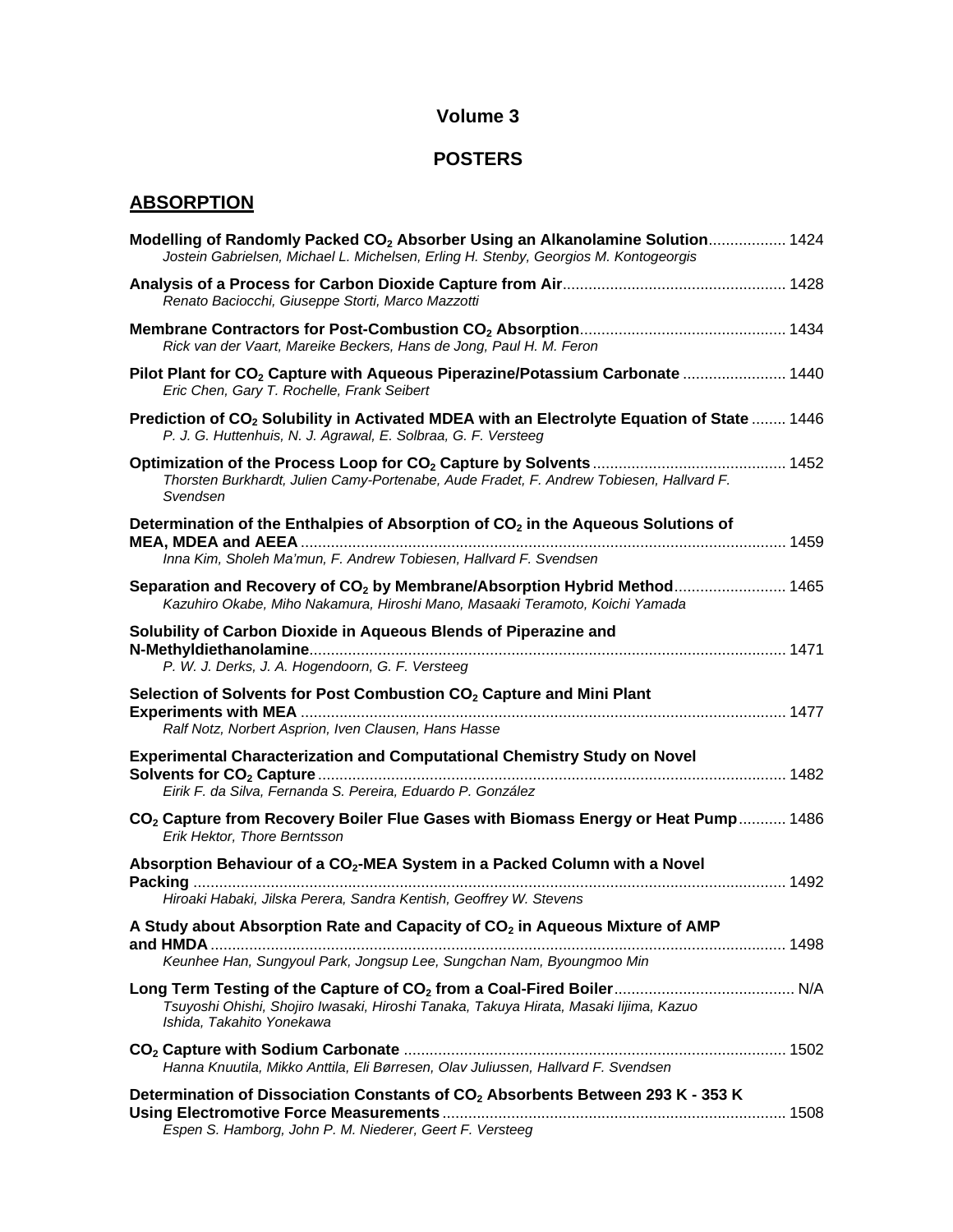| Magdalena Majchrowicz, John P. M. Niederer, Geert F. Versteeg, Aldrik H. Velders                                                                                              |  |
|-------------------------------------------------------------------------------------------------------------------------------------------------------------------------------|--|
| A Physical Absorption Process for the Capture of CO <sub>2</sub> from CO <sub>2</sub> -Rich Natural Gas<br>Emmanuel Keskes, Claire S. Adjiman, Amparo Galindo, George Jackson |  |
| Opportunities for Low-Cost CO <sub>2</sub> Mitigation in Electricity, Oil, and Cement Production  1526<br>Greg H. Rau, Kevin G. Knauss, Ken Caldeira, S. Julio Friedmann      |  |
| Absorption of Carbon Dioxide using Aqueous 30 Mass % 2-((2-Aminoethyl)amino)<br>Sholeh Ma'mun, Olav Juliussen, Karl Anders Hoff, Inna Kim, Hallvard F. Svendsen               |  |
| A Comparative Study of Experimental and Modeling Performance Results from<br>F. Andrew Tobiesen, Thor Mejdell, Hallvard F. Svendsen                                           |  |
| A Pilot-Scale Prototype Contactor for CO <sub>2</sub> Capture from Ambient Air: Cost and<br>Joshuah Stolaroff, David W. Keith, Greg Lowry                                     |  |
| Environmental Impacts of the Integration of CO <sub>2</sub> Capture Unit Into Coal-Fired<br>Bhurisa Thitakamol, Amornvadee Veawab, Adisorn Aroonwilas                         |  |
| Synergistic Effect of Multi Heat-Stable Salts on Corrosion in Alkanolamine-Based<br>Prabhu Srinivasan, Amornvadee Veawab                                                      |  |
| Cost Structure and Performance of CO <sub>2</sub> Capture Unit Using Split-Stream Cycle 1558<br>Adisorn Aroonwilas, Amornvadee Veawab                                         |  |
| J. Kittel, D. Pasquier, F. Ropital, C. Boudou, A. Bonneau                                                                                                                     |  |

# **OXYFUELS**

| Using Gas Fired Oxy-Combustion in Combination with a Steam Cycle Power<br>M. R. Haines, G. F. Skinner, A. D. Maunder                                                     |
|--------------------------------------------------------------------------------------------------------------------------------------------------------------------------|
| Experimental and Numerical Investigation of Radiation in Oxyfuel Combustion 1575<br>Mario Ditaranto, Jochen Ströhle, Jérémy Lepelley, Jørgen Hals, Nils Erland L. Haugen |
| Modelling of an Oxygen Transport Membrane for an IGCC Process with CO <sub>2</sub> Capture 1581<br>Frank Sander, Roland Span                                             |
| On the Dynamics and Control of Two Oxyfuel Power Cycles for CO <sub>2</sub> Capture 1587<br>Lars Imsland                                                                 |
| John Molburg, Richard Doctor                                                                                                                                             |
| A. Kather, K. Mieske, C. Hermsdorf, M. Klostermann, D. Köpke                                                                                                             |
| Arnold Lambert, Cécile Chantant, Matthieu Rolland, William Pelletant                                                                                                     |
| Conceptual Development of Flue Gas Cleaning for CO <sub>2</sub> Capture from Coal-Fired<br>Jinying Yan, Marie Anheden, Göran Lindgren, Lars Strömberg                    |
| Shawn Lawlor, Peter Baldwin, Robert Steele                                                                                                                               |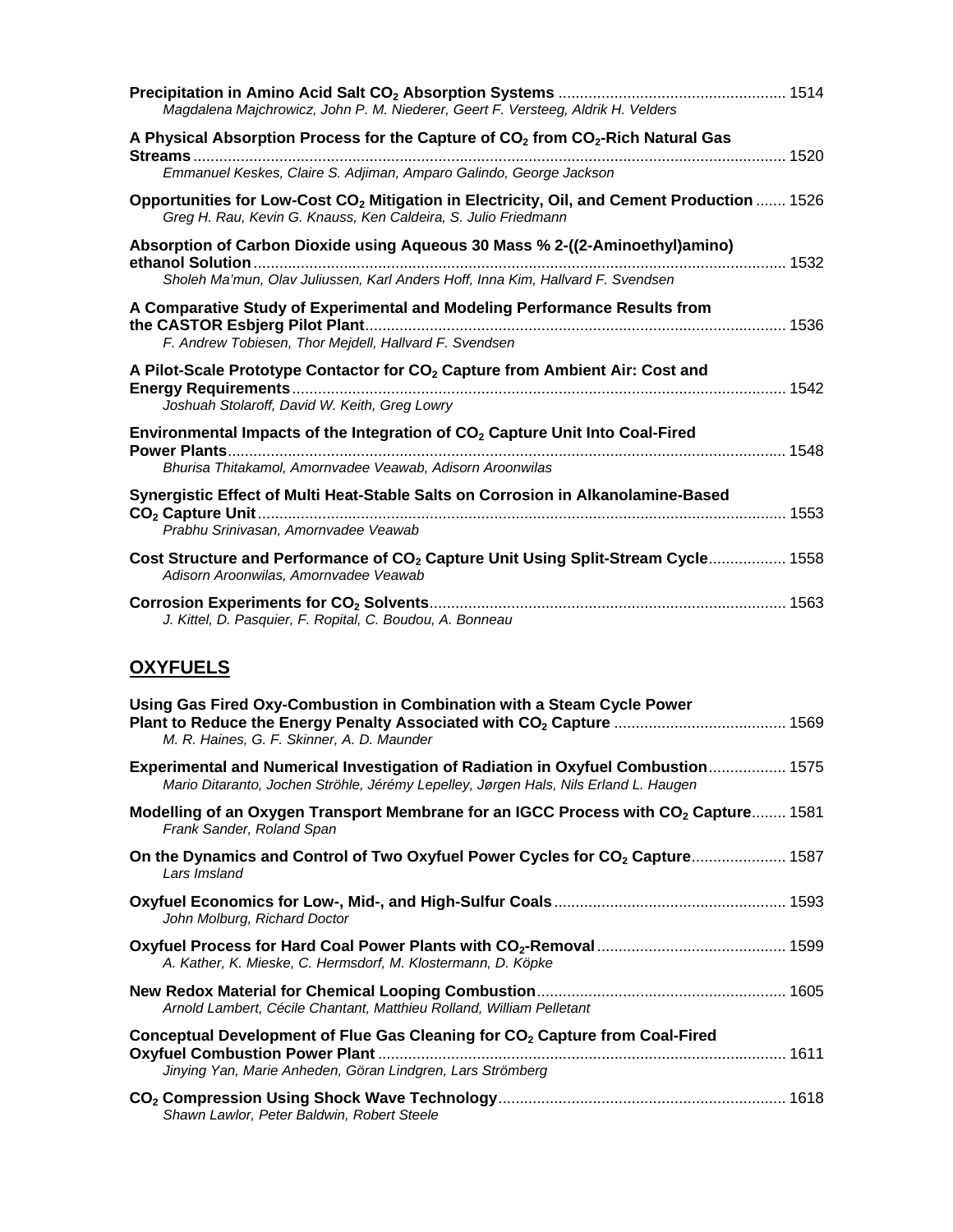| Antonio Valero, Luis M. Romeo, Luis I. Díez, Alfredo Pérez                                                                                                                                                                                                                                                                                               |  |
|----------------------------------------------------------------------------------------------------------------------------------------------------------------------------------------------------------------------------------------------------------------------------------------------------------------------------------------------------------|--|
| <b>RESEARCH PROGRAMS</b>                                                                                                                                                                                                                                                                                                                                 |  |
| David Brockway, Louis Wibberley                                                                                                                                                                                                                                                                                                                          |  |
| The CO <sub>2</sub> Capture Project Phase 2 (CCP2) Storage Monitoring and Verification<br>(SMV) Program: R&D to Deployment of Geological Storage Technologies  1636<br>Scott Imbus, Dan Kieke, Charles Christopher, Dan Ebrom, Charles Feazel, Alan Rezigh,<br>Antonio Pelegrino, Lars Ingolf Eide, Rodolfo Dino, Nigel Jenvey, Jos Maas, Calvin Coulter |  |
| Gardiner Hill, Linda Curran                                                                                                                                                                                                                                                                                                                              |  |
| International Network on Biofixation of CO <sub>2</sub> and Greenhouse Gas Abatement with                                                                                                                                                                                                                                                                |  |
| Paola Maria Pedroni, Angela Manancourt, John R. Benemann                                                                                                                                                                                                                                                                                                 |  |
| Interim Results from the UK Carbon Capture and Storage Consortium Project  1653<br>Jon Gibbins, Stuart Haszeldine, Sam Holloway, Jonathan M. Pearce, John Oakey, David<br>Reiner, Carol Turley                                                                                                                                                           |  |
| Ongoing Joint Research Activities within the CO <sub>2</sub> GeoNet European Network of<br>Isabelle Czernichowski-Lauriol, Sergio Persoglia, Nick Riley                                                                                                                                                                                                  |  |
| <u>TRANSPORT &amp; CO2 QUALITY</u>                                                                                                                                                                                                                                                                                                                       |  |
| Michael Cavill, Craig Dugan, Barry Hooper, Luke Murray, Sandeep Sharma                                                                                                                                                                                                                                                                                   |  |
| Pierre Odru, Paul Broutin, Aude Fradet, Samuel Saysset, Jacques Ruer, Laurence Girod                                                                                                                                                                                                                                                                     |  |
| Comparative Study of Equations of State (EOS) for CO <sub>2</sub> Transportation in Pipeline 1676<br>H. Li, J. Yan                                                                                                                                                                                                                                       |  |
| Large Scale CO <sub>2</sub> Transports - The Interface Between Capture Standards and<br>Stefan Liljemark, Rickard Svensson ett av den sterke formalen av den sterke formalen av den sterke formalen av                                                                                                                                                   |  |
| Comparative Performance Evaluation of CO <sub>2</sub> Compression and Capture Units for<br><b>Fossil Fuel Plants.</b><br>……………. 1688                                                                                                                                                                                                                     |  |
| Kourosh E. Zanganeh, Ahmed Shafeen, Murlidhar Gupta, Carlos Salvador, Bill Pearson                                                                                                                                                                                                                                                                       |  |
| <b>TECHNO-ECONOMIC STUDIES</b>                                                                                                                                                                                                                                                                                                                           |  |

| Development of an Optimal Energy Infrastructure for the Canadian Oil Sands                                                           |  |
|--------------------------------------------------------------------------------------------------------------------------------------|--|
| Guillermo Ordorica-Garcia, Eric Croiset, Peter Douglas, Ali Elkamel, Murlidhar Gupta                                                 |  |
| Capture of CO <sub>2</sub> from a Cement Plant - Technical Possibilities and Economical<br><b>Estimates</b>                          |  |
| Georg Hegerland, John O. Pande, Hans Aksel Haugen, Nils Eldrup, Lars-André Tokheim,<br>Liv-Margrethe Hatlevik                        |  |
| Impact of Coal Quality and Gasifier Technology on IGCC Performance  1704<br>Ola Maurstad, Howard J. Herzog, Olav Bolland, János Beér |  |
| Minh T. Ho, Dianne E. Wiley, Guy W. Allinson                                                                                         |  |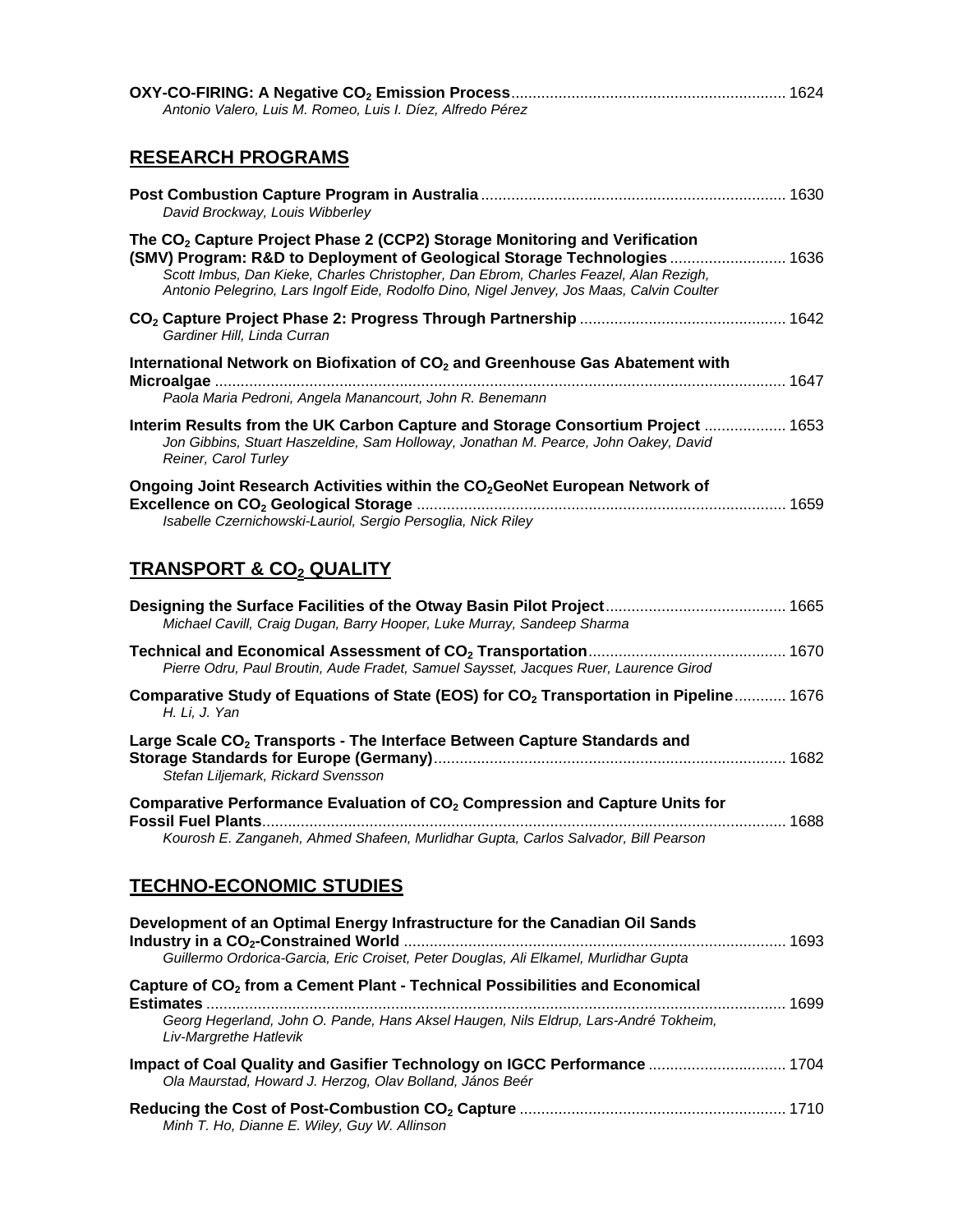| CO <sub>2</sub> Capture and Storage: Possible Bridging Function for a Future Hydrogen<br>Jochen Linssen, Peter Markewitz, Manfred Walbeck, Jürgen-Friedrich Hake                                                                                   |  |
|----------------------------------------------------------------------------------------------------------------------------------------------------------------------------------------------------------------------------------------------------|--|
| Retrofit of CO <sub>2</sub> Capture at Coal-Fired Power Plants in the Netherlands  1721<br>Pierre Ploumen                                                                                                                                          |  |
| Håvard J. Thevik, Todd A. Flach, Ståle Selmer-Olsen, Hans A. Bratfos                                                                                                                                                                               |  |
| Potential Carbon Dioxide Emission Reduction in China by Using Swedish<br>Chuan Wang, Lei Zeng, Jinyue Yan, Joakim Lundgren                                                                                                                         |  |
| Catalytic vs. Thermal Flow-Reversal Combustion in the Utilization of Mine<br>Krzysztof Warmuziñski, Krzysztof Gosiewski, Manfred Jaschik, Marek Tañczyk                                                                                            |  |
| <b>ECONOMICS</b>                                                                                                                                                                                                                                   |  |
| Ram G. Narula, Kenneth L. Himes                                                                                                                                                                                                                    |  |
| Preliminary Feasibility Economics and Risks of CO <sub>2</sub> Geosequestration in Coal<br>Paul Massarotto, Victor Rudolph, Sue D. Golding                                                                                                         |  |
| Zheng Lu, Ryuji Matsuhashi, Yoshikuni Yoshida                                                                                                                                                                                                      |  |
| Uncertainty Management of Carbon Dioxide Capture and Storage - A Risk-Hedging<br>Atsushi Kurosawa                                                                                                                                                  |  |
| <b>Economics of Enhanced Coalbed Methane (ECBM) Production Using Different</b><br>CO <sub>2</sub> Injection Sources: Pure CO <sub>2</sub> Versus Coal Combustion Flue Gas Versus Acid<br>Xiaohui Deng, Sam Wong, John Faltinson, William D. Gunter |  |
| Eric D. Larson, Robert H. Williams, Haiming Jin                                                                                                                                                                                                    |  |
| A Generalized Framework for Evaluating the Performance of CO <sub>2</sub> Capture Processes  1779<br>Colin Alie, Peter Douglas, Eric Croiset                                                                                                       |  |
| On the Influence of Carbon Capture and Storage on the Location of Electric<br>Jeffrey M. Bielicki, Daniel P. Schrag                                                                                                                                |  |
| Using Combined-Cycle Gas Turbine Technology in South Africa to Determine<br>Economic and Environmental Benefits of Substituting Coal with Natural Gas for<br>Joe Asamoah                                                                           |  |
| <b>MEMBRANE TECHNOLOGY</b>                                                                                                                                                                                                                         |  |

| Process Analysis of Membrane Integration Into Power Plants for CO <sub>2</sub> Separation  1797 |  |
|-------------------------------------------------------------------------------------------------|--|
| Ludger Blum, Ernst Riensche, Christoph Schneiders                                               |  |
| Nanoengineering of Surfaces: Solvent-Less Vapor Deposition followed by In-situ                  |  |

**Polymerization (SLIP) for CO2 Capture Applications** ................................................................ 1803 *Kevin C. O'Brien, Steve Letts, Chris Spadaccini, Dave Sanders, Jeff Morse, Steve Buckley, Larry Fischer*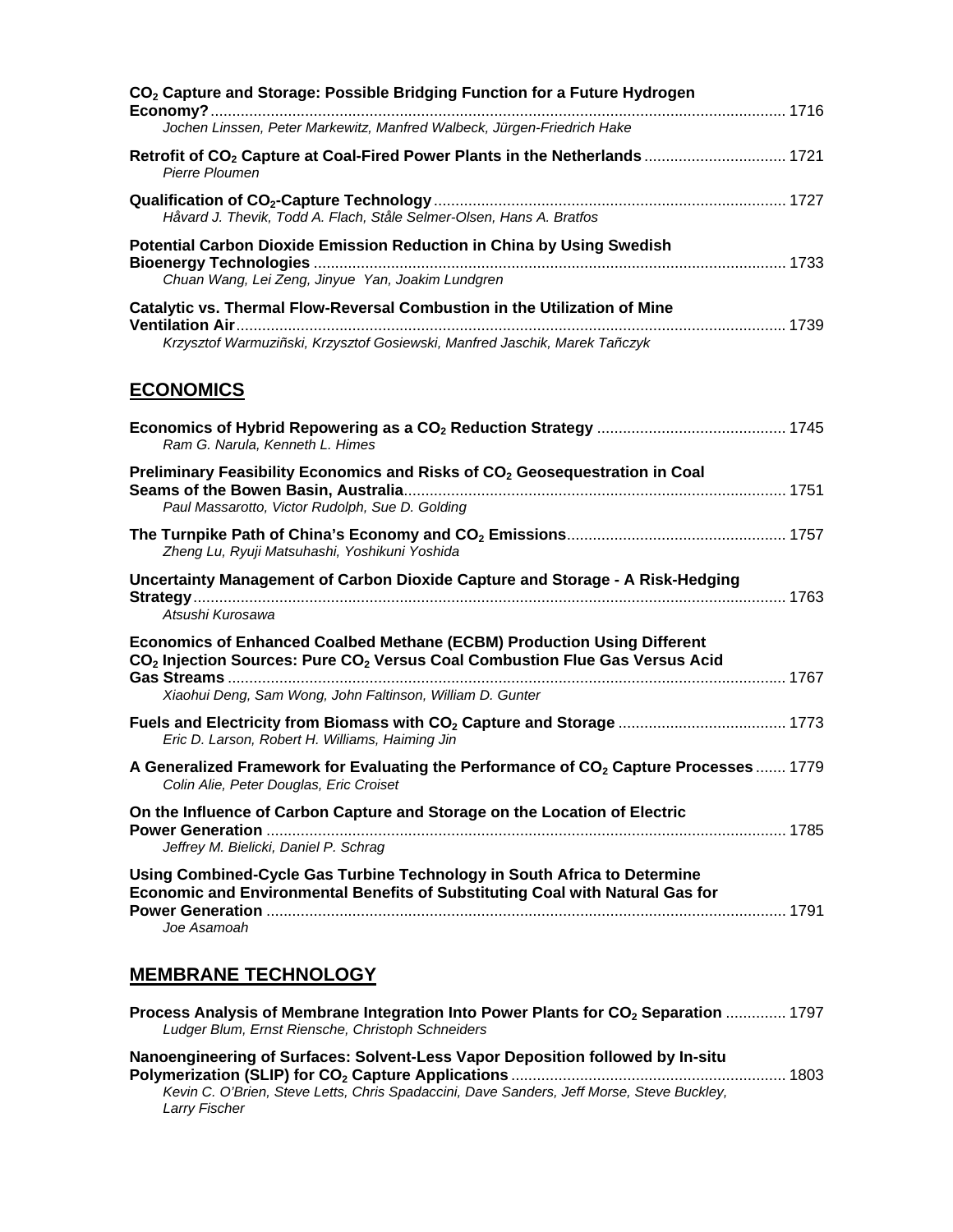| Dieter Winkler, Tyke Naas, Bent Vigeland, Michael Budd, Stein Julsrud, Sven Gunnar<br>Sundkvist                                                                                              |  |
|----------------------------------------------------------------------------------------------------------------------------------------------------------------------------------------------|--|
| Modelling, Simulation and Design of Selective Membrane-Based Process for CO <sub>2</sub><br>Ana C.G. Medeiros, Sergio B. Neves, George S. Mustafa, Paulo S. Rocha                            |  |
| Development of Palladium-based Hydrogen Membranes for Water Gas Shift<br>Hallgeir Klette, Thijs Peters, Astrid Mejdell, Rune Bredesen                                                        |  |
| Simple and Carbon-Efficient Production of Synthetic Fuels by Combining<br>Dimitri Mignard, Colin Pritchard, Donald Glass, Tony Bridgwater                                                    |  |
| <b>REFORMING &amp; MEMBRANE REACTORS</b>                                                                                                                                                     |  |
| Hydrogasification of Coal for Hydrogen Production with Reduced CO <sub>2</sub> Emission  1832<br><b>Meyer Steinberg</b>                                                                      |  |
| Kristin Kaggerud, Truls Gundersen                                                                                                                                                            |  |
| Application of CO <sub>2</sub> Selective Membrane Reactors in Pre-Combustion<br>Steven C. A. Kluiters, Virginie C. Feuillade, Jan Wilco Dijkstra, Daniel Jansen, Wim G. Haije                |  |
| Modeling and Simulation of Membrane Reactor for Syngas and Hydrogen<br>Mohammad Soltanieh, Bita Najmi, Asghar Molaei                                                                         |  |
| Pre-Combustion CO <sub>2</sub> Capture in Low Rank Coal Gasification Combined Cycle<br>Paraskevas Klimantos, Nikolaos Koukouzas, Emmanuel Kakaras, Ioannis Typou<br><b>SOLID SORBENTS</b>    |  |
| The Kinetics of Carbonation of CaO Particles Cycling in a CO <sub>2</sub> Capture Loop  1863<br>Gemma Grasa, Juan Carlos Abanades                                                            |  |
| The Selection, Preparation and Study of High Temperature Novel CO <sub>2</sub> Sorbents<br>Kim Johnson, Julien Meyer, Kwang Bok Yi                                                           |  |
| A Novel Carbon Dioxide Enrichment System Utilizing Lithium Silicate for Greenhouse  1875<br>Takao Nakagaki, Toshihiro Imada, Yasuhiro Kato, Masahiro Kato, Takashi Amemiya, Hideo<br>Shimaji |  |
| <b>Characterisation and Regeneration of Layered Double Hydroxides for High</b><br>M. K. Ram Reddy, Z. P. Xu, J. C. Diniz da Costa, G. Q. Lu                                                  |  |
| Effects of Number of Cycles and SO <sub>2</sub> Concentration on CO <sub>2</sub> Capture Capacity of<br>Ho-Jung Ryu, John R. Grace, C. Jim Lim                                               |  |
| CO <sub>2</sub> Capture Characteristics of a Dry Regenerable Sorbent in a Bubbling<br>Yongwon Seo, Sung-Ho Jo, Chong Kul Ryu, Chang-Keun Yi                                                  |  |
| Numerical Simulation of CO <sub>2</sub> Recovery from Flue Gas Streams by Vacuum Swing<br>Penny Xiao, Jun Zhang, Paul Webley, Alan Chaffee                                                   |  |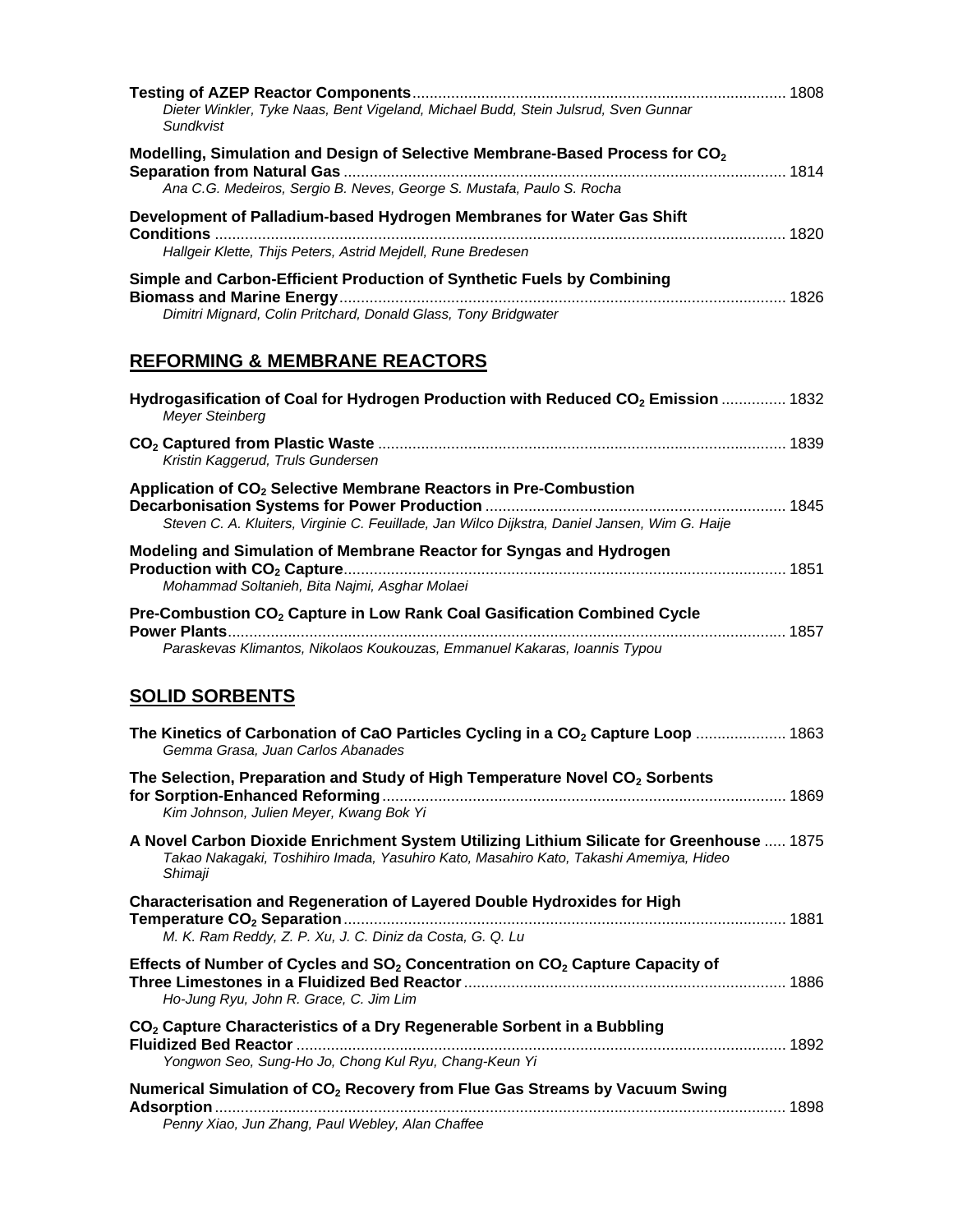| Seamus Delaney, Gregory Knowles, Alan Chaffee                                                                                                                                                                                            |  |
|------------------------------------------------------------------------------------------------------------------------------------------------------------------------------------------------------------------------------------------|--|
| High Capacity Impregnated Particles for the Post Combustion Recovery of CO2 1908<br>Luis-Fernando Madariaga, Christophe Castel, Eric Favre, Lionel Choplin                                                                               |  |
| Carlos A. Grande, Simone Cavenati, Eduardo L. G. Oliveira, Alírio E. Rodrigues                                                                                                                                                           |  |
| Chong Kul Ryu, Joong Beom Lee, Jeom-In Baek, Hee Moon Eom, Chang Keun Yi                                                                                                                                                                 |  |
| Marta G. Plaza, Covadonga Pevida, Ana Arenillas, Fernando Rubiera, José J. Pis                                                                                                                                                           |  |
| Design, Synthesis and Characterization of New Adsorbents for CO <sub>2</sub> Capture from<br><b>Flue Gas</b><br>1932<br>Samuel Bertelle, Denis Roizard, Cécile Vallières, Benjamin Remy, Nabil Ettlili, Georges<br>Grévillot, Eric Favre |  |
| Process Optimization in Postcombustion CO <sub>2</sub> -Capture by means of Repowering<br>Luis M. Romeo, Juan Carlos Abanades, Juan C. Ballesteros, Antonio Valero, Jesús M.<br>Escosa, Antonio Giménez, Cristóbal Cortés, Jara Paño     |  |
| <b>MINERAL CARBONISATION &amp; HYDRATE STORAGE</b>                                                                                                                                                                                       |  |

| Carbon Dioxide Capture by Aqueous Mineral Carbonation for Industrial and                                                                                    |  |
|-------------------------------------------------------------------------------------------------------------------------------------------------------------|--|
| Dirk T. Van Essendelft, Parvana Gafarova-Aksoy, Harold H. Schobert                                                                                          |  |
| Synergy through CO <sub>2</sub> Storage by Mineral Trapping in Combination with                                                                             |  |
| Michael Kühn, Katrin Vosbeck, Martin Back, Christoph Clauser, Helge Stanjek, Stefan<br>Peiffer                                                              |  |
| Performance and Kinetics of CO <sub>2</sub> Sequestration by Direct Gas-Solid Carbonation                                                                   |  |
| Renato Baciocchi, Alessandra Polettini, Raffaella Pomi, Valentina Prigiobbe, Viktoria v.<br>Zedtwitz-Nikulshyna, Aldo Steinfeld                             |  |
| Study on the Optical Measurement of CO <sub>2</sub> Clathlate Hydrate Membrane Thickness  1962<br>Yuichi Abe, Yutaka Abe, Izuo Aya, Kenji Yamane            |  |
| Trygve Buanes, Bjørn Kvamme                                                                                                                                 |  |
| Tatsuya Yajima, Ikuo Okamoto, Takashi Ohsumi, Atushi Ninomiya, Yukihiro Mizuochi,<br>Takayuki Kato                                                          |  |
| Aqueous Mineral Carbonation as Possible CO <sub>2</sub> Sequestration Process: Energetic<br>Wouter Huijgen, Gerrit Jan Ruijg, Geert-Jan Witkamp, Rob Comans |  |
| CO <sub>2</sub> Emission in Estonia Oil Shale Based Energy Sector - Prospects for<br>Rein Kuusik, Mai Uibu, Andres Trikkel                                  |  |
| A Study on MgO-Based Mineral Carbonation Kinetics Using Pressurised Thermo-<br>Ron Zevenhoven, Sanni Eloneva, Sebastian Teir                                |  |
| The Underground Storage of CO <sub>2</sub> at Low Temperatures and its Trapping in Solid                                                                    |  |
| Ameena Camps, Christopher Rochelle, Tony Milodowski, David Long, Mike Lovell, Keith<br>Bateman, Dave Gunn, Peter Jackson, John Rees                         |  |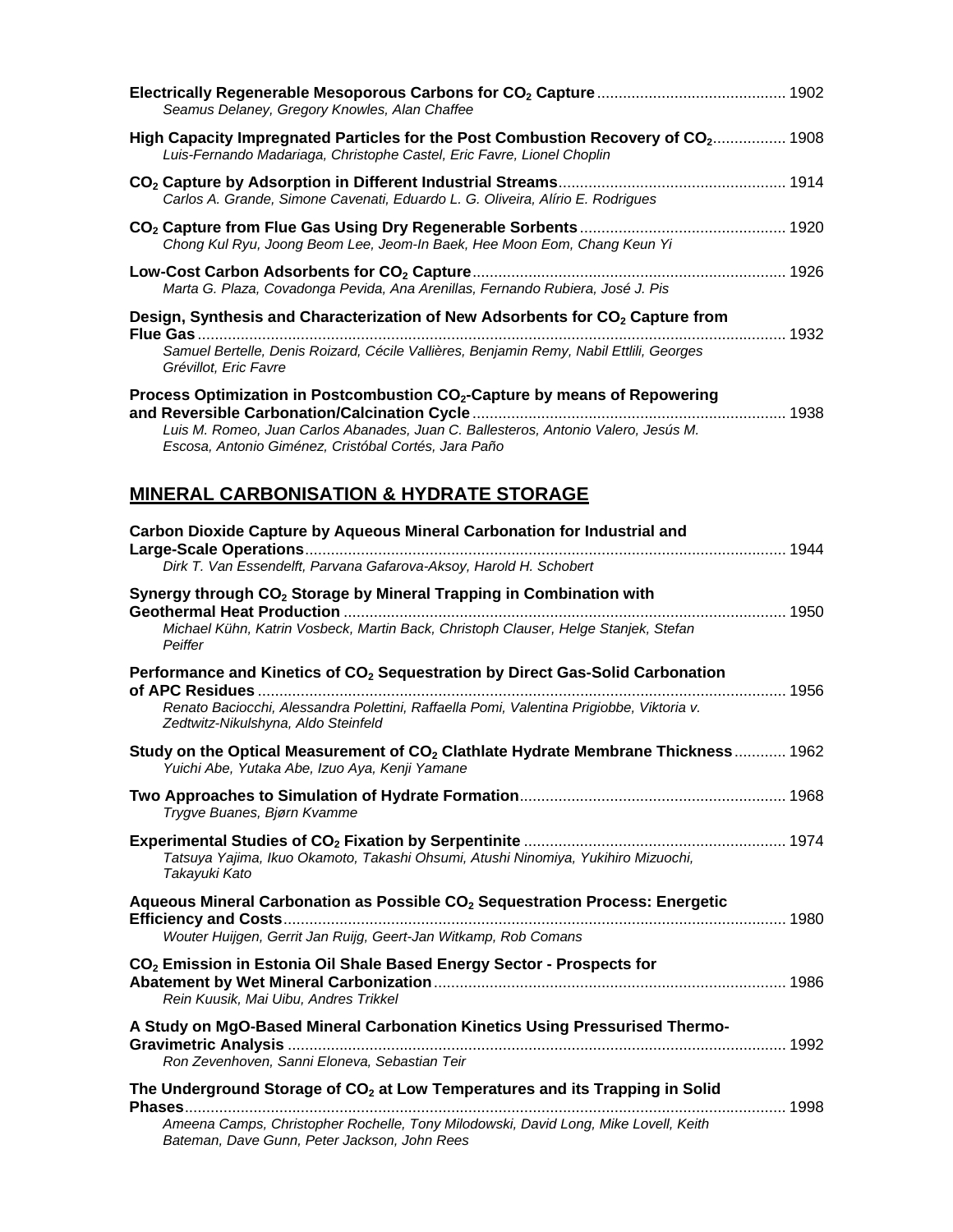| Carbonization of Natural Resources - As an Option for Carbon Dioxide Storage in<br>Inga Kavaliauskaite, Gintaras Denafas                                                                                  |  |
|-----------------------------------------------------------------------------------------------------------------------------------------------------------------------------------------------------------|--|
| Added Value of Industrial Minerals and CO <sub>2</sub> storage: New Possibilities for<br>Ingrid Anne Munz, Are Korneliussen, Oddvar Gorset, Harald Johansen, Jan Kihle, Therese<br>Flaathen, Knut Sandvik |  |
| An Experimental Study on Mineral Storage of CO <sub>2</sub> in Basic and Ultrabasic Rocks  2016<br>Fabien Dufaud, Isabelle Martinez, Svetlana Shilobreeva, Bruno Goffé, Guillaume Fiquet                  |  |
| Design and Evaluation of a New CO <sub>2</sub> Fixation Process Using Alkaline-Earth Metal                                                                                                                |  |
| Satoshi Kodama, Taiki Nishimoto, Katsunori Yogo, Koichi Yamada                                                                                                                                            |  |
| <b>OCEAN STORAGE</b><br>System Plan and Possible Merits of Locating Plural Sites for CO <sub>2</sub> Ocean Storage  2026<br>Masahiko Ozaki, Junichi Minamiura, Kazuhisa Takeuchi, Yuichi Sasaki           |  |
| Role of Physical Process for Increasing of CO <sub>2</sub> Sinks using Artificial Upwelling                                                                                                               |  |
| Michimasa Magi, Yoichi Honda, Kenichi Azuma, Tatsuo Suzuki, Beatriz E. Casareto,<br>Yoshimi Suzuki                                                                                                        |  |
| Evaluation of CO <sub>2</sub> Budgets to Increase of Oceanic CO <sub>2</sub> Sinks Using an Artificial                                                                                                    |  |
| Michimasa Magi, Kenichi Azuma, Tatsuo Suzuki, Beatriz E. Casareto, Yoshimi Suzuki                                                                                                                         |  |
| International Standard for CO <sub>2</sub> Sequestration Using Marine Biological System:<br>Beatriz E. Casareto, Yoshimi Suzuki, Mohan P. Niraula, Michimasa Magi, Koichi Yamada                          |  |
|                                                                                                                                                                                                           |  |
| Beatriz E. Casareto, Michimasa Magi, Katsuhiko Kurosawa, Mohan Niraula, Nobuo Takagi,<br>Yoshimi Suzuki                                                                                                   |  |

# **Volume 4**

| The Leak Estimation of CO <sub>2</sub> Ocean Sequestration for the Accounting Rule of the<br><b>Carbon Sequestration.</b><br>Tadahide Kakio, Akio Sohma, Yasuyuki Sekiguchi, Baixin Chen, Makoto Akai                             | 2054 |
|-----------------------------------------------------------------------------------------------------------------------------------------------------------------------------------------------------------------------------------|------|
| On Injection Parameters in the View of Near-filed Bio-Impacts and Long-term<br>Baixin Chen, Masahiro Nishio, Akio Sohma, Makoto Akai                                                                                              | 2060 |
| Testing and Evaluation of a Static Mixer for Creation of a CO <sub>2</sub> -in-Water Emulsion<br>P. Swett, D. Golomb, D. Ryan, E. Barry, S. Pennell, R. Warzinski, R. Lynn                                                        | 2066 |
| Ecosystem Model for Assessment of CO <sub>2</sub> Effects on Deep-Sea Planktonic<br><b>Communities</b><br>Yasuyuki Kishi, Yuji Watanabe, Hiroshi Ishida, Kisaburo Nakata                                                          | 2072 |
| Evaluation of Dissolution Rate of CO <sub>2</sub> Drops with Hydrate Films for CO <sub>2</sub> Ocean<br>Storage.<br>Yasuharu Nakajima, Hideyuki Shirota, Ryuji Kojima, Kenji Yamane, Izuo Aya, Sadahiro<br>Namie, Kenkichi Tamura | 2078 |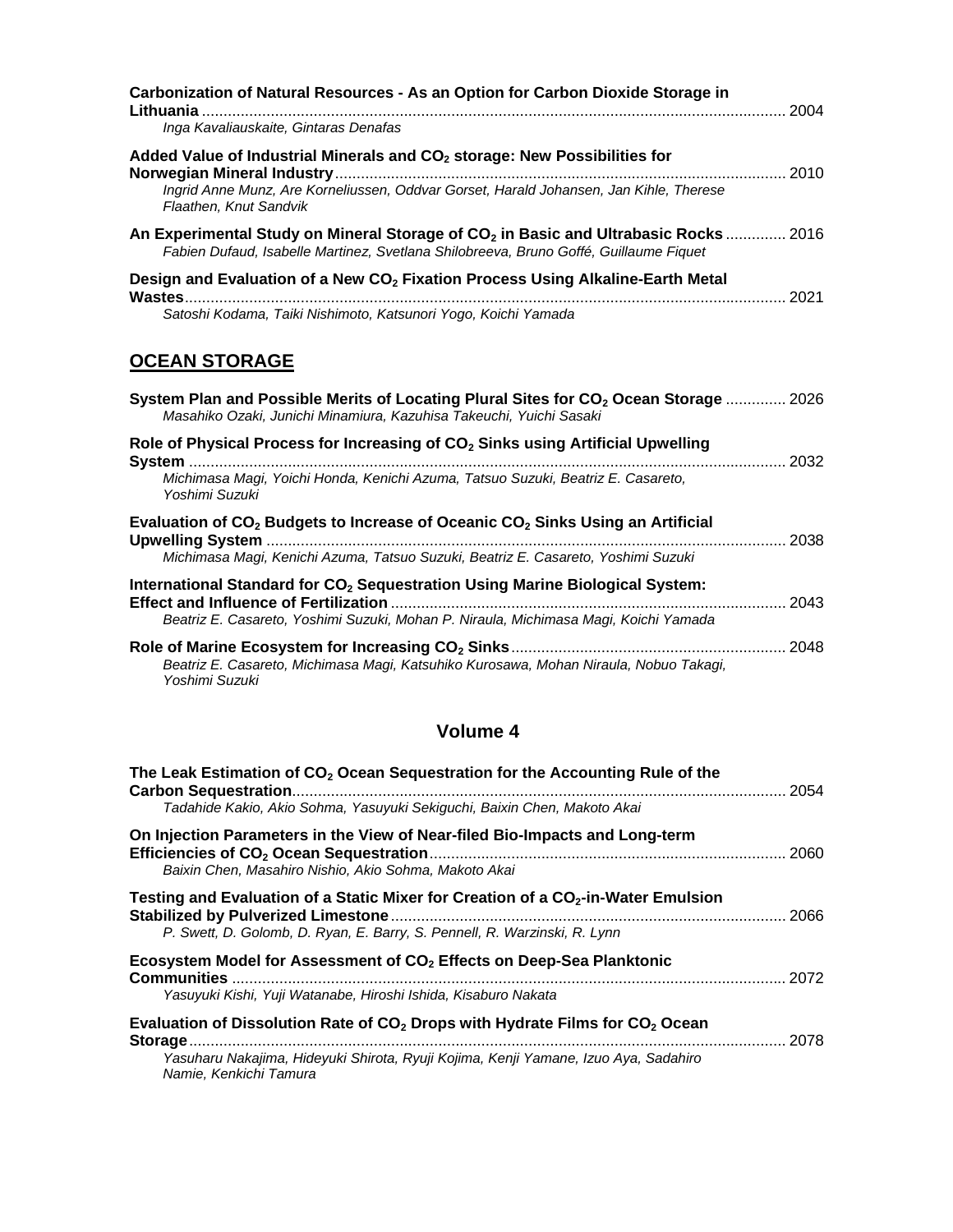# **STORAGE IN COAL**

| Reservoir Characterization of Coals in the Powder River Basin, Wyoming, USA,<br>Hannah E. Ross, Mark D. Zoback                                                                                                           |  |
|--------------------------------------------------------------------------------------------------------------------------------------------------------------------------------------------------------------------------|--|
| Geologic Suitability of Coal Deposits in the Northern Great Plains Region of the<br>Charles R. Nelson                                                                                                                    |  |
| Experimental Study of CO <sub>2</sub> Sequestration by ECBM recovery: The Case of Sulcis Coal 2096<br>Ronny Pini, Stefan Ottiger, Luigi Burlini, Giuseppe Storti, Marco Mazzotti, Roberto Bencini,<br>Fedora Quattrocchi |  |
| Kotaro Ohga, Masaji Fujioka, Shinji Yamaguchi, Miyao Nako                                                                                                                                                                |  |
| Deep Unmineable Coalbeds in Japan: Potential CO <sub>2</sub> Sink and Untapped Energy<br>Hitoshi Koide, Minoru Kuniyasu                                                                                                  |  |
| The Coal-Seq II Consortium - Advancing the Science of CO <sub>2</sub> Sequestration in<br>Scott R. Reeves, Khaled Gasem, James G. Blencoe, Satya Harpalani                                                               |  |
| Sequestration of CO <sub>2</sub> in Under Saturated Coal Bed Methane Reservoirs  2119<br>Johan Berge, Tony Fitzpatrick, Jim Flynn                                                                                        |  |
| <b>CHEMICAL ASPECTS</b>                                                                                                                                                                                                  |  |
| Laboratory Study of Trapping Enhancement by the In-Situ Reaction Method for<br>Takatoshi Ito, Yoshihisa Kawamura, Kotaro Sekine, Kazuo Hayashi                                                                           |  |
| Natural Analogue Study for CO <sub>2</sub> Geological Sequestration in the Matsushiro<br>Norifumi Todaka, Shigetaka Nakanishi, Toshiyuki Tosha, Tianfu Xu, Karsten Pruess                                                |  |
| James William Carey, Ren-Guan Duan, John P. Kaszuba, Steve J. Chipera                                                                                                                                                    |  |
| Water Chemistry and Isotopic Characteristics to Monitor Fluid-Rock Interactions,<br>Nelly Assayag, Juerg M. Matter, Magali Ader, Pierre Agrinier                                                                         |  |
| Study of Water-Rock-CO <sub>2</sub> Reactions Using Rocking Autoclaves and a Novel<br>Christopher Rochelle, Keith Bateman, Jonathan M. Pearce, Gren Turner, Steve Upton,<br><b>Humphrey Wallis</b>                       |  |
| A Large-Scale Column Experiment to Study CO <sub>2</sub> -Porewater-Rock Reactions 2155<br>Keith Bateman, Gren Turner, Jonathan M. Pearce, David Birchall, Christopher Rochelle                                          |  |
| Helge Hellevang, Bjørn Kvamme                                                                                                                                                                                            |  |
| Reactivity of French Triassic Sandstones Submitted to CO <sub>2</sub> Under Deep<br>Jérôme Sterpenich, Stéphane Renard, Jacques Pironon                                                                                  |  |
| Well Materials Ageing in H <sub>2</sub> S-CO <sub>2</sub> Environment at High Pressure and High                                                                                                                          |  |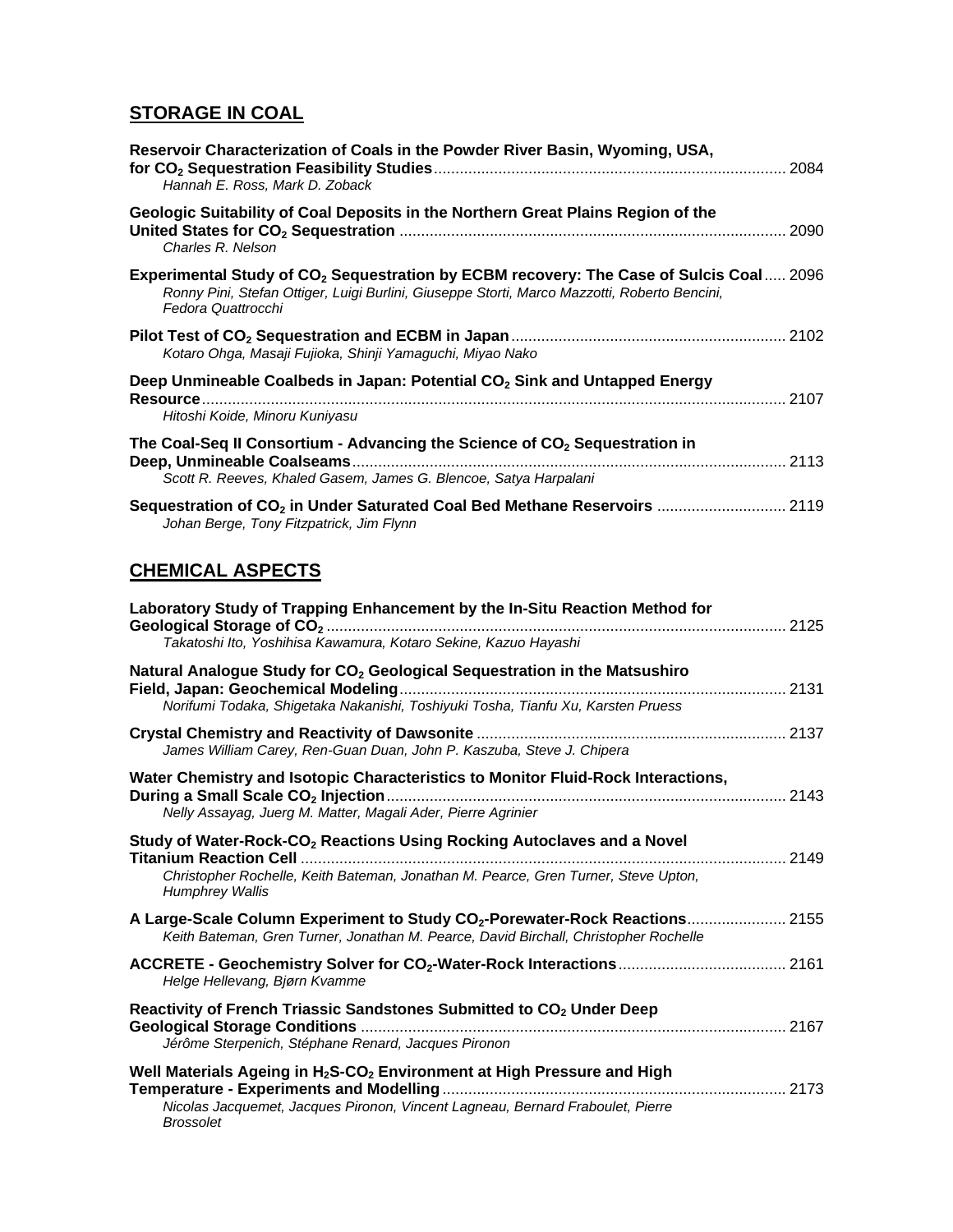| Implications for Geologic Sequestration of CO <sub>2</sub> Based on Geochemistry of a<br>Bruce Sass, Neeraj Gupta, Philip Jagucki, Danielle Meggyesy, John Massey-Norton, Frank<br>Spane                                                                       |  |
|----------------------------------------------------------------------------------------------------------------------------------------------------------------------------------------------------------------------------------------------------------------|--|
| <b>MECHANISMS</b>                                                                                                                                                                                                                                              |  |
| CO <sub>2</sub> Sequestration Under an Artificial Impermeable Layer with Clathrate Hydrate<br>Satoshi Someya, Kenichi Saito, Baixin Chen, Masahiro Nishio, Yongchen Song, Kentaro<br>Tsutsui                                                                   |  |
| Numerical Investigation of Temperature Effects During the Injection of Carbon<br>A. Kopp, A. Bielinski, A. Ebigbo, H. Class, R. Helmig                                                                                                                         |  |
| Pretreatment of CO <sub>2</sub> with Fly Ashes to Generate Alkalinity for Subsurface<br>2198                                                                                                                                                                   |  |
| Martin Back, Katrin Vosbeck, Michael Kühn, Helge Stanjek, Christoph Clauser, Stefan<br>Peiffer                                                                                                                                                                 |  |
| Time-Lapse Crosswell Seismic Tomography for Monitoring the Pilot CO <sub>2</sub> Injection                                                                                                                                                                     |  |
| Hideki Saito, Hiroyuki Azuma, Dai Nobuoka, Daiji Tanase, Ziqiu Xue                                                                                                                                                                                             |  |
| Stochastic Modelling of CO <sub>2</sub> Migration in a Heterogeneous Aquifer  2209<br>Claude Mügler, Emmanuel Mouche                                                                                                                                           |  |
| Geological Storage of Acid Gases Geological Storage of Acid Gases 2215<br>Stephan Crepin, Tristan Cornu, Bernard Fraboulet, Marc Lescanne, Sylvain Thibeau,<br>Jérémie St. Marc, Nicolas Aimard                                                                |  |
| Research Project on the Prediction of CO <sub>2</sub> Behavior in a Saline Aquifer 2218<br>Toshiyuki Tosha, Kinichiro Kusunose, Tsuneo Ishido                                                                                                                  |  |
| An Enhanced Method to Predict the CO <sub>2</sub> Solubility Effects in Water at the<br>L. G. H. van der Meer, J. D. van Wees, M. Nepveu                                                                                                                       |  |
| CO <sub>2</sub> Storage in Heterogeneous Aquifers without Trapping Structures: Numerical                                                                                                                                                                       |  |
| Simulation<br>Kohei Akaku, Kei Baba, Satoru Yokoi, Yoshinori Yamanouchi                                                                                                                                                                                        |  |
| A Pore Network Based Approach to Model Permeability Evolution Due to<br>S. Bekri, Patrick Egermann, O. Vizika                                                                                                                                                  |  |
| Supercritical Acid Gas Storage: What Does it Mean in Terms of Fluid Density?  2243<br>Jacques Pironon, Nicolas Jacquemet, Erwan Perfetti, Thérèse Lhomme, Jean Dubessy,<br>Stéphane Teinturier                                                                 |  |
| <b>Cubic Plus MSA EOS and Optimized Cubic Plus Association EOS Applied to</b><br>Erwan Perfetti, Jean Dubessy                                                                                                                                                  |  |
| Geological Carbon Sequestration: The Physical and Chemical Impact of CO <sub>2</sub> on<br>W. K. O'Connor, G. E. Rush, Steve J. Gerdemann                                                                                                                      |  |
| Joint Reconstructions of CO <sub>2</sub> Plumes Using a Markov Chain Monte Carlo Approach  2260<br>Abelardo Ramirez, S. Julio Friedmann, William Foxall, Kathleen Dyer, Barry Kirkendall,<br>Roger D. Aines, William Daily                                     |  |
| Long Term Assessment of Massive CO <sub>2</sub> Sequestration: Reactive Transport Modelling<br>in Deep Saline Aquifer According to Natural and Incidental Scenario Evolutions 2266<br>Hélène Schneider, Hubert Catalette, Vincent Lagneau, René Gros-Bonnivard |  |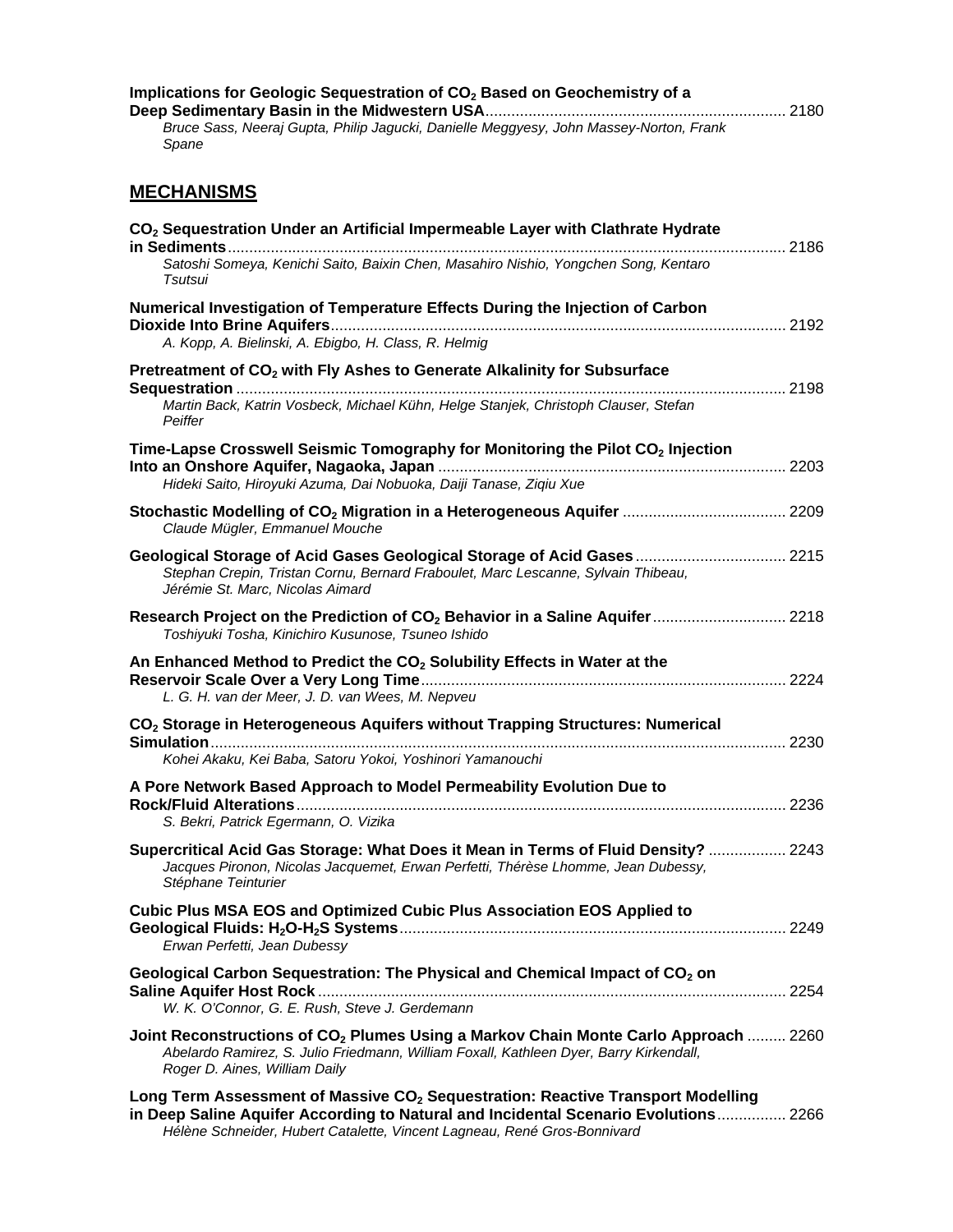| Marc A. Hesse, Hamdi A. Tchelepi, Franklin M. Orr Jr.                                                                                                      |      |
|------------------------------------------------------------------------------------------------------------------------------------------------------------|------|
| A Model of CO <sub>2</sub> -Flood Enhanced Oil Recovery with Applications to Oil Price<br>Sean T. McCoy, Edward S. Rubin                                   | 2278 |
| Core Scale and Pore Scale Studies of Carbon Dioxide Migration in Saline Formations  2284<br>Sally M. Benson, Liviu Tomutsa, Dmitry Silin, Timothy Kneafsey |      |
| Sorin Georgescu, Erik Lindeberg, Torleif Holt                                                                                                              |      |
| Arie Obdam                                                                                                                                                 |      |

# **FIELD CASES**

| CO <sub>2</sub> Trapping at Geological Time Scale: Geohistory of a Natural Analogue for<br>Y. M. Le Nindre, H Pauwels, Y. Rubert, T. J. Shepherd, Jonathan M. Pearce                                                                                                                        |  |
|---------------------------------------------------------------------------------------------------------------------------------------------------------------------------------------------------------------------------------------------------------------------------------------------|--|
| Site Characterisation of the Otway Basin Carbon Dioxide Geo-sequestration Pilot<br>Lynton Spencer, Josh-Qiang Xu, Frank LaPedalina, Geoff Weir                                                                                                                                              |  |
| Long Term Coupled Transport and Geochemical Modelling of the Impact of CO <sub>2</sub><br>Storage on the Utsira Reservoir and its Cap Rock at Sleipner (North Sea) 2313<br>Irina Gaus, Pascal Audigane, Sylvain Thibeau                                                                     |  |
| CO <sub>2</sub> Geological Storage an France (Paris Basin) in Depleted Reservoirs & Aquifers 2319<br>Christophe Rigollet, Samuel Saysset, Joëlle Gitton, Rémi Dreux, Emmanuel Caspard,<br>Pierre-Yves Collin, Didier Bonijoly, Etienne Brosse                                               |  |
| CO <sub>2</sub> Sequestration in a Depleted On-Shore Gas Field in Italy: A Feasibility Study  2325<br>Stefano Carminati, Elisabetta Previde Massara, Stefano Zanardi, Martin Bartosek, Massimo<br>Favaretto, Alfredo Battistelli, Massimo Guidi, Simona Biagi, Nevio Moroni, Marco Brignoli |  |
| Franz May, Claudia Henke, Christoph Berg, Günther Pusch, Kurt Reinicke, Rüdiger Meyn,<br>Dorothee Rebscher, Curtis M. Oldenburg                                                                                                                                                             |  |
| Onshore Injection, Offshore Storage - a CO <sub>2</sub> Storage Concept Based on<br>Kaia M. Little, Tobias H. D. Payenberg, Simon C. Lang                                                                                                                                                   |  |
| Jonathan Ennis-King, Ernie Perkins, Dirk Kirste                                                                                                                                                                                                                                             |  |
| Meeting the Challenge of Reducing Large-Scale CO <sub>2</sub> Emissions: An Example of<br>Catherine M. Gibson-Poole, Lotte Svendsen, James Underschultz, Maxwell N. Watson,<br>Jonathan Ennis-King, Peter J. van Ruth, Emma J. Nelson, Richard F. Daniel, Yildiray Cinar                    |  |
| Geomechanical Aspects of CO <sub>2</sub> Sequestration Near Coal Burning Power Plants in<br>Amie Lucier, Mark D. Zoback, Neeraj Gupta, T. S. Ramakrishnan                                                                                                                                   |  |
| A Combined Saline Formation and Gas Reservoir CO <sub>2</sub> Injection Pilot in Northern                                                                                                                                                                                                   |  |
| Robert Trautz, Larry R. Myer, Sally M. Benson, Curtis M. Oldenburg, Thomas M. Daley, Ed<br>Seeman                                                                                                                                                                                           |  |
| CO <sub>2</sub> Sequestration, Fault Stability and Seal Integrity at Teapot Dome, Wyoming  2367<br>Laura Chiaramonte, Mark D. Zoback, S. Julio Friedmann, Vicki Stamp                                                                                                                       |  |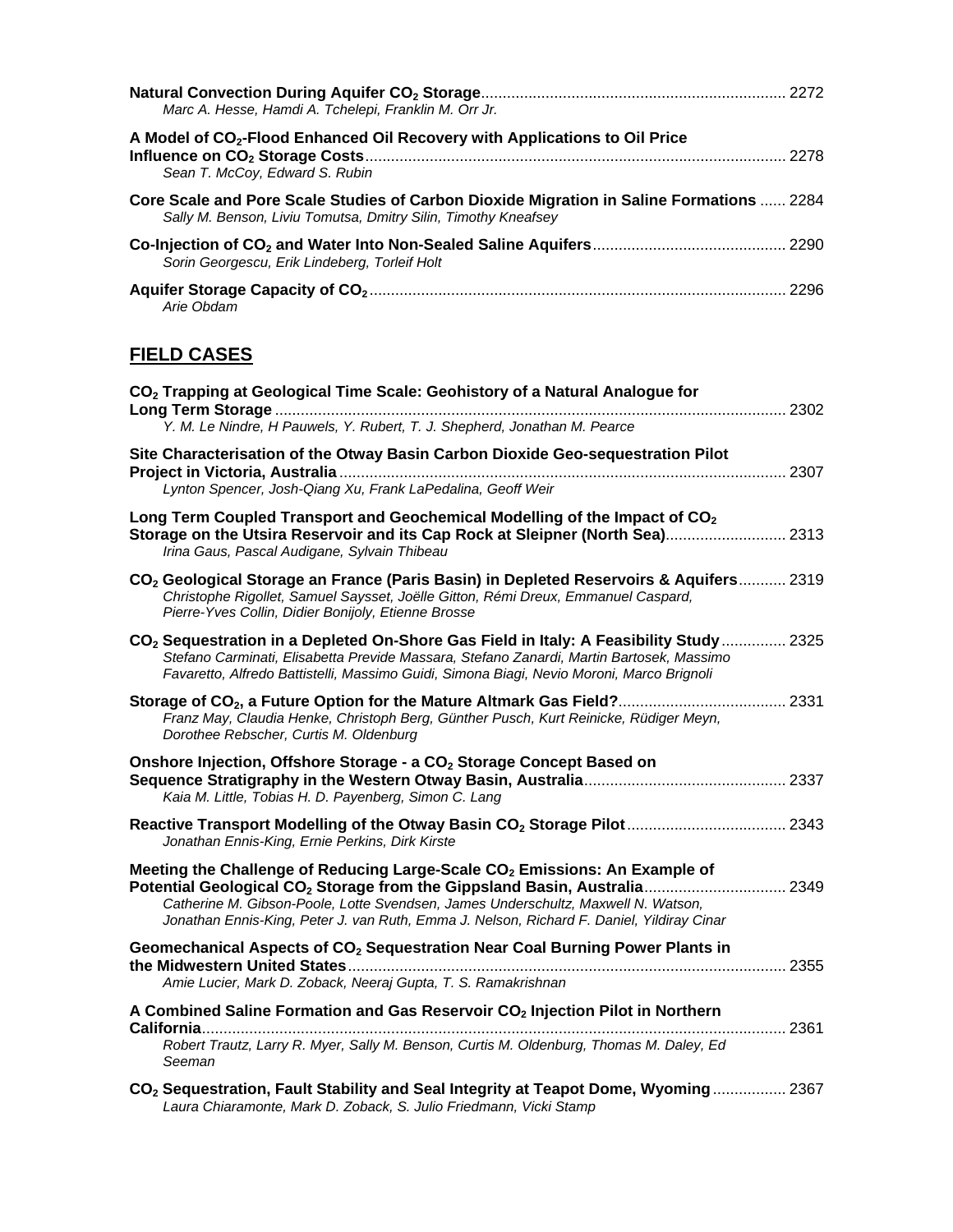| The Atzbach-Schwanenstadt Gas Field - a Potential Site for Onshore CO <sub>2</sub> -Storage<br>and $EGR$                                                                                                                                                    |
|-------------------------------------------------------------------------------------------------------------------------------------------------------------------------------------------------------------------------------------------------------------|
| Szczepan Polak, Janine Zweigel, Severine Pannetier-Lescoffit, Erik Lindeberg, Peter<br>Zweigel, Daniel Kunaver, Bernhard Krooss, Sascha Alles, Hans-Martin Schulz, Eckart<br>Faber, Manfred Teschner, Jürgen Poggenburg, Franz May                          |
| Initial and Ongoing Results of CO <sub>2</sub> Sequestration Field Demonstrations in the                                                                                                                                                                    |
| Brian McPherson, Tom Chidsey, Mark Holtz, Jason Heath, Weonshik Han, Rick G. Allis,<br><b>Richard Benson</b>                                                                                                                                                |
| Baseline 3D Seismic Imaging for the CO <sub>2</sub> SINK Project in the Ketzin area, Germany 2384<br>C. Juhlin, C. Cosma, A. Förster, R. Giese, N. Juhojuntti, H. Kazemeini, B. Norden,<br>K. Zink-Jørgensen                                                |
| <b>REGIONAL ASSESSMENTS</b>                                                                                                                                                                                                                                 |
| Barry Hooper, Bill Koppe, Luke Murray                                                                                                                                                                                                                       |
| An Approach of CO <sub>2</sub> Transportation and Storage in Deep Saline Aquifers in Greece: A                                                                                                                                                              |
| Nikolaos Koukouzas, Ioannis Typou, Prokopis Stogiannis, Paraskevas Klimantos                                                                                                                                                                                |
| <b>Karen Kirk</b>                                                                                                                                                                                                                                           |
| Integration of CO <sub>2</sub> Emission and Geological Storage Data from Eastern Europe -                                                                                                                                                                   |
| Péter Scholtz, György Falus, Georgi Georgiev, Bruno Saftic, Bogdan Goricnik, Vit Hladik,<br>Michael Larsen, Niels Peter Christensen, Michelle Bentham, Nikki Smith, Adam Wojcicki,<br>Constantin Stefan Sava, Julia Kotulova, Ludovit Kucharic, Marjeta Car |
| The Plains $CO2$ Reduction (PCOR) Partnership - Developing $CO2$ Sequestration                                                                                                                                                                              |
| Edward N. Steadman, John A. Harju, David W. Fischer, Lisa S. Botnen, Daniel J. Daly,<br>Melanie D. Jensen, Erin M. O'Leary, Steven A. Smith, James A. Sorensen                                                                                              |
| Updating the IEA GHG Global CO <sub>2</sub> Emissions Database: Developments since 2002  2419<br>Angela Manancourt, John Gale                                                                                                                               |
| Radoslaw Tarkowski, Barbara Uliasz-Misiak, Wojciech Królik                                                                                                                                                                                                  |
| Leveraging Oil and Gas Exploration to Develop a Regional Geologic Storage                                                                                                                                                                                   |
| Philip Jagucki, Neeraj Gupta, Joel R. Sminchak, Charles Byrer                                                                                                                                                                                               |
| CO <sub>2</sub> Storage Potential of Selected Sedimentary Basins in Eastern Australia 2436<br>Robert P. Langford, Andy Rigg, Annette M. Patchett, Rick Causebrook, Barry Bradshaw,<br>Cameron Marsh, Adam Scott                                             |
| The Scientific Case for Large $CO2$ Storage Projects Worldwide: Where They<br>Should Go, What They Should Look Like, and How Much They Should Cost  2441<br>S. Julio Friedmann                                                                              |
| Storage Potential for CO <sub>2</sub> in Mid-Norway - Results from the CO <sub>2</sub> STORE Project 2447<br>Reidulv Bøe, Szczepan Polak, Peter Zweigel, Erik Lundin, Erik Lindeberg, Odleiv Olesen                                                         |
| <b>MONITORING</b>                                                                                                                                                                                                                                           |

| Seismic Monitoring and Numerical Simulation of Supercritical CO <sub>2</sub> Migration in |  |
|-------------------------------------------------------------------------------------------|--|
|                                                                                           |  |
| Ji Quan Shi, Zigiu Xue, Sevket Durucan                                                    |  |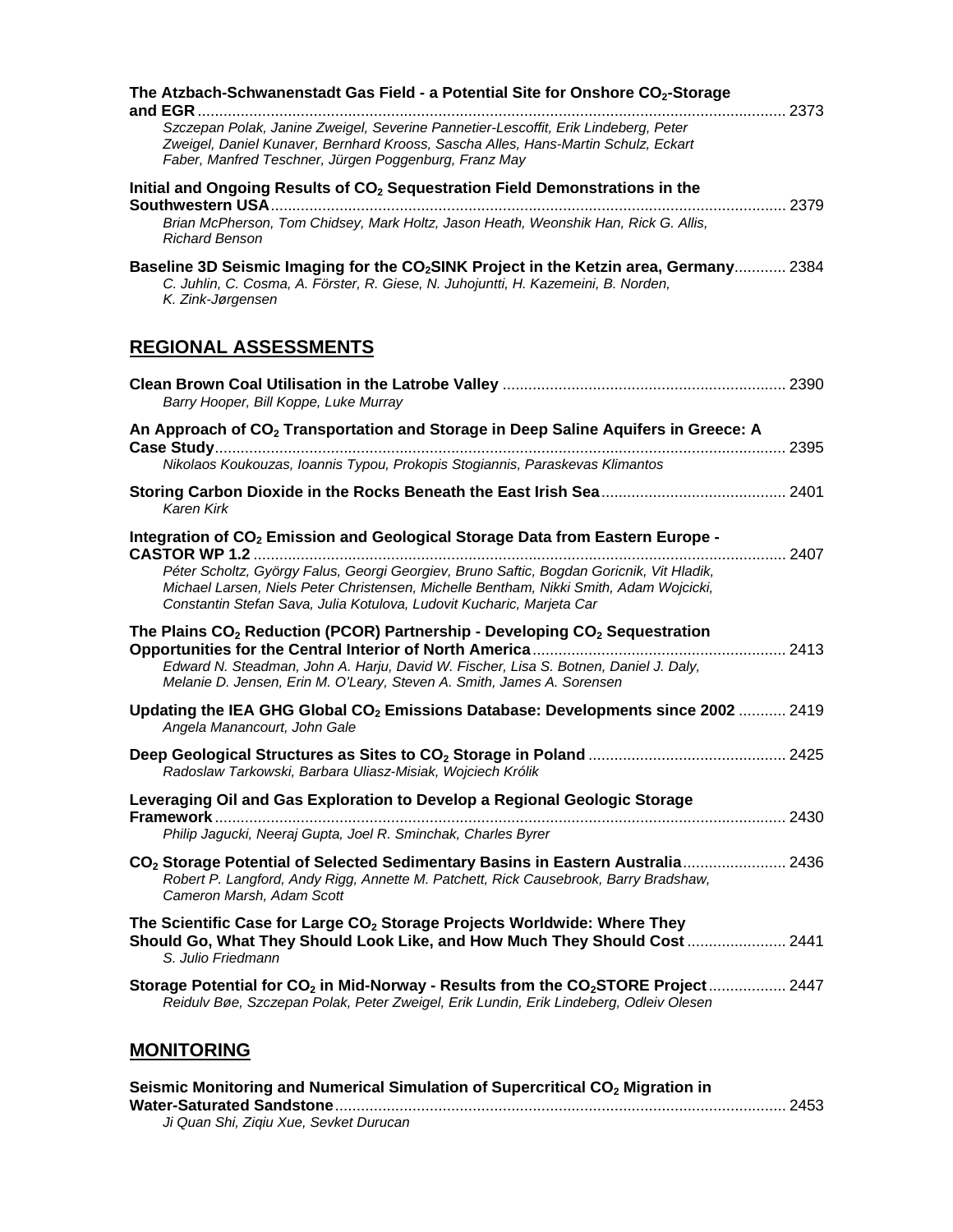| A Computational Feasibility Study of Microgravity Monitoring for Geological<br>Shigetaka Nakanishi, Norifumi Todaka, Toshiyuki Tosha, Tsuneo Ishido                                                                                                             |  |
|-----------------------------------------------------------------------------------------------------------------------------------------------------------------------------------------------------------------------------------------------------------------|--|
| Experimental Study on Resistivity and SP Monitoring During CO <sub>2</sub> Injection Into<br>Kenji Kubota, Koichi Suzuki, Ziqiu Xue                                                                                                                             |  |
| An Improved Strategy to Detect Surface CO <sub>2</sub> Leakage for Verification of Geologic<br>Jennifer L. Lewicki, George E. Hilley, Curtis M. Oldenburg                                                                                                       |  |
| The Coupling of Geochemical Modelling, Fluid Monitoring and Tracer Injection<br>Programs to Optimize a Monitoring Program at the Otway Basin CO <sub>2</sub> Storage Pilot 2477<br>Ernie Perkins, Dirk Kirste, Linda Stalker                                    |  |
| Numerical Simulation of Changes in Geophysical Observables Caused by CO <sub>2</sub><br>Tsuneo Ishido, Mituhiko Sugihara, Toshiyuki Tosha                                                                                                                       |  |
| Biomonitoring As a Tool to Detect CO <sub>2</sub> Leakage from Underground Storage  2489<br>Radoslaw Tarkowski, Wojciech Królik, Barbara Uliasz-Misiak, Wieslaw Barabasz                                                                                        |  |
| Jacques Pironon, Philippe de Donato, Cristelle Cailteau, Agnès Vinsot                                                                                                                                                                                           |  |
| Induced Microseismicity and CO1 Injection at the Weyburn Oil Field:<br>Jean-Pierre Deflandre, Luis Jordan Ardonof, Hubert Fabriol, Don White                                                                                                                    |  |
| Seismic Survey Design for Monitoring CO <sub>2</sub> Storage: Integrated Multicomponent<br>Surface and Borehole Seismic Surveys, Penn West Pilot, Alberta, Canada  2507<br>Don Lawton, Marcia Couëslan, Henry Bland, Fuju Chen, Rick Chalaturnyk, Michael Jones |  |
| <b>Theoretical Limits for Seismic Detection of Small Accumulations of Carbon</b><br>G. Michael Hoversten, Erika Gasperikova, Sally M. Benson                                                                                                                    |  |
| Integrated Instrumentation System in an Observation Well for Monitoring CO <sub>2</sub><br>Rick Chalaturnyk, Gonzalo Zambrano, Hal Soderberg, Peter Lang, Don Lawton, Gord<br>Wichert                                                                           |  |
| Optimal Frequency of Time-Lapse Seismic Monitoring in Geological CO <sub>2</sub> Storage 2525<br>Debarun Bhattacharjya, Tapan Mukerji, John Weyant                                                                                                              |  |
| <b>RISK ANALYSIS</b>                                                                                                                                                                                                                                            |  |
| CO <sub>2</sub> Leakage through Existing Wells: Current Technology and Regulations  2531<br>S. Taku Ide, S. Julio Friedmann, Howard J. Herzog                                                                                                                   |  |
| A Case Study on the Environmental Impact Assessment on Groundwater in Ohio<br>Takumi Shidahara, Neeraj Gupta, Shojiro Iwasaki, Hiroshi Suenaga, Yuki Ito                                                                                                        |  |
| Screening and Ranking Framework (SRF) for Geologic CO <sub>2</sub> Storage Site Selection 2543<br>Curtis M. Oldenburg                                                                                                                                           |  |
| Earthquake Related Fluid Migrations: Mechanism, Historical Records and<br>Koji Yamamoto, Hitoshi Koide                                                                                                                                                          |  |
| Development of a Coupled Geochemical Transport Code to Simulate Cement<br>Bruno Huet, Richard Fuller, Jean Prevost                                                                                                                                              |  |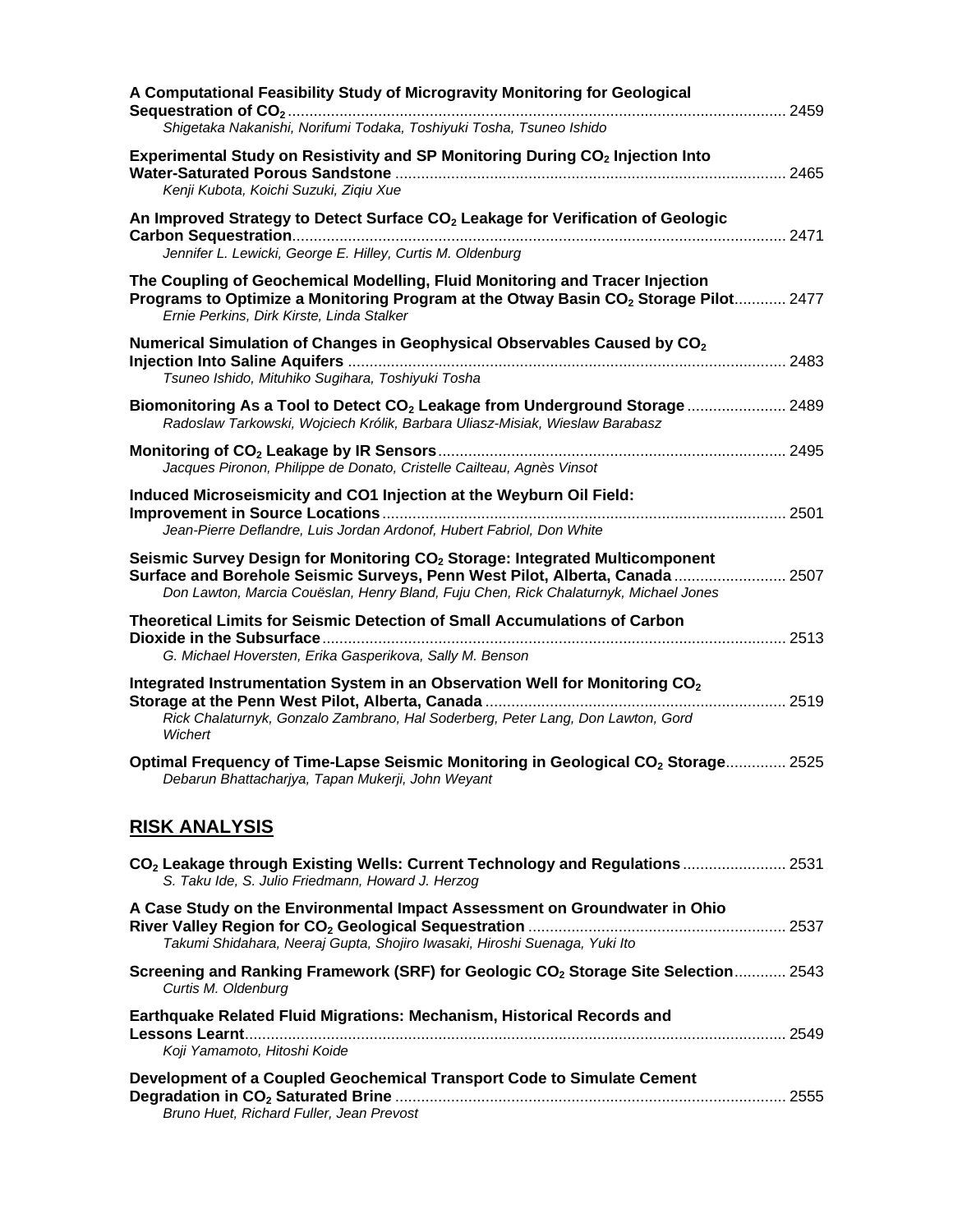| Risk-Based Safety Demonstration of Well Integrity and Leak Evaluation for CO <sub>2</sub> |  |
|-------------------------------------------------------------------------------------------|--|
| Richard Frenette, Bruno Gérard, Laurent Augé                                              |  |
| Regional Analysis of Geomechanical Parameters Affecting the Safety of CO <sub>2</sub>     |  |
| Chris Hawkes, Stefan Bachu                                                                |  |

# **CCS & KYOTO MECHANISMS**

| Implementation of the Kyoto Protocol Market Mechanisms in the Russian<br>Federation.<br>2581<br>Alexander Ilinsky, Alexei Cherepovitsyn                                                                                                                        |
|----------------------------------------------------------------------------------------------------------------------------------------------------------------------------------------------------------------------------------------------------------------|
| Global Demand of the Clean Energy Technology Under Developing Climate Policy 2586<br>Tiina Koljonen, Antti Lehtilä, Ilkka Savolainen                                                                                                                           |
| A Study on Accounting Rules for Project-Based Activities of Carbon Dioxide<br>2592<br>Chisato Yoshigahara, Kenshi Itaoka, Makoto Akai                                                                                                                          |
| Wedge Decomposition Analysis: Application to SRES and Post-SRES Scenarios  2598<br>Jeffery B. Greenblatt, Robert H. Socolow, Keywan Riahi                                                                                                                      |
| ACCSEPT: Acceptance of CO <sub>2</sub> Capture, Storage Economics, Policy and Technology  2604<br>Ole Andreas Flagstad, Todd A. Flach, Ståle Selmer-Olsen, Simon Shackley, Heleen de<br>Coninck, Heleen Groenenberg, Jason Anderson, Paul Curnow, David Reiner |
| Energy Security, Climate and Air quality Policy Evaluation (ESCAPE): The Key to<br>2609                                                                                                                                                                        |

## **NATIONAL ACTIONS & PERSPECTIVES**

*Stefan Bakker, John Kessels* 

| Timing Is a Crucial Factor in a CCS Development Pathway the Case of the Netherlands 2615<br>Machteld van den Broek, André Faaij, Wim Turkenburg                                                                                                                                                   |      |
|---------------------------------------------------------------------------------------------------------------------------------------------------------------------------------------------------------------------------------------------------------------------------------------------------|------|
| The Gulf Coast Carbon Center: Developing a Carbon Sequestration Industry in<br>the Gulf Coast Region<br>lan J. Duncan, William A. Ambrose, Mark H. Holtz, Susan D. Hovorka, Vanessa Núñez<br>López, Joesph Esandoh-Yeddu, Jean-Phillippe Nicot, Rebecca C. Smyth, Srivatsan<br>I akshminarasimhan | 2621 |
| CO <sub>2</sub> Capture and Storage in the European Union - Security of Supply and the<br>Jan Kjärstad, Filip Johnsson                                                                                                                                                                            | 2625 |
| Tobias Mattisson, Anders Lyngfelt, Ron Zevenhoven, Truls Gundersen, Erling H. Stenby,<br>Rein Kuusik, Gintaras Denafas, Alexander Ilinsky, Julia Gushcha                                                                                                                                          |      |
| Sweden in the Forefront for a Green Society: A Review on Policy Activities for<br>Sylvain Leduc, Chuan Wang, Mats Westerberg                                                                                                                                                                      | 2637 |
| Erik Lysen, Wim Turkenburg, André Faaij, Chris Hendriks, Daniel Jansen, Paul H. M. Feron, Ton<br>Wildenborg, Suzanne Hurter, Niels van Wageningen, Dancker Daamen, Sander van Egmond                                                                                                              | 2643 |
| A Summary Report on Carbon Dioxide Capture and Storage: A Compendium of<br>Dubravka Bulut, Kelly Kishiuchi                                                                                                                                                                                        | 2648 |